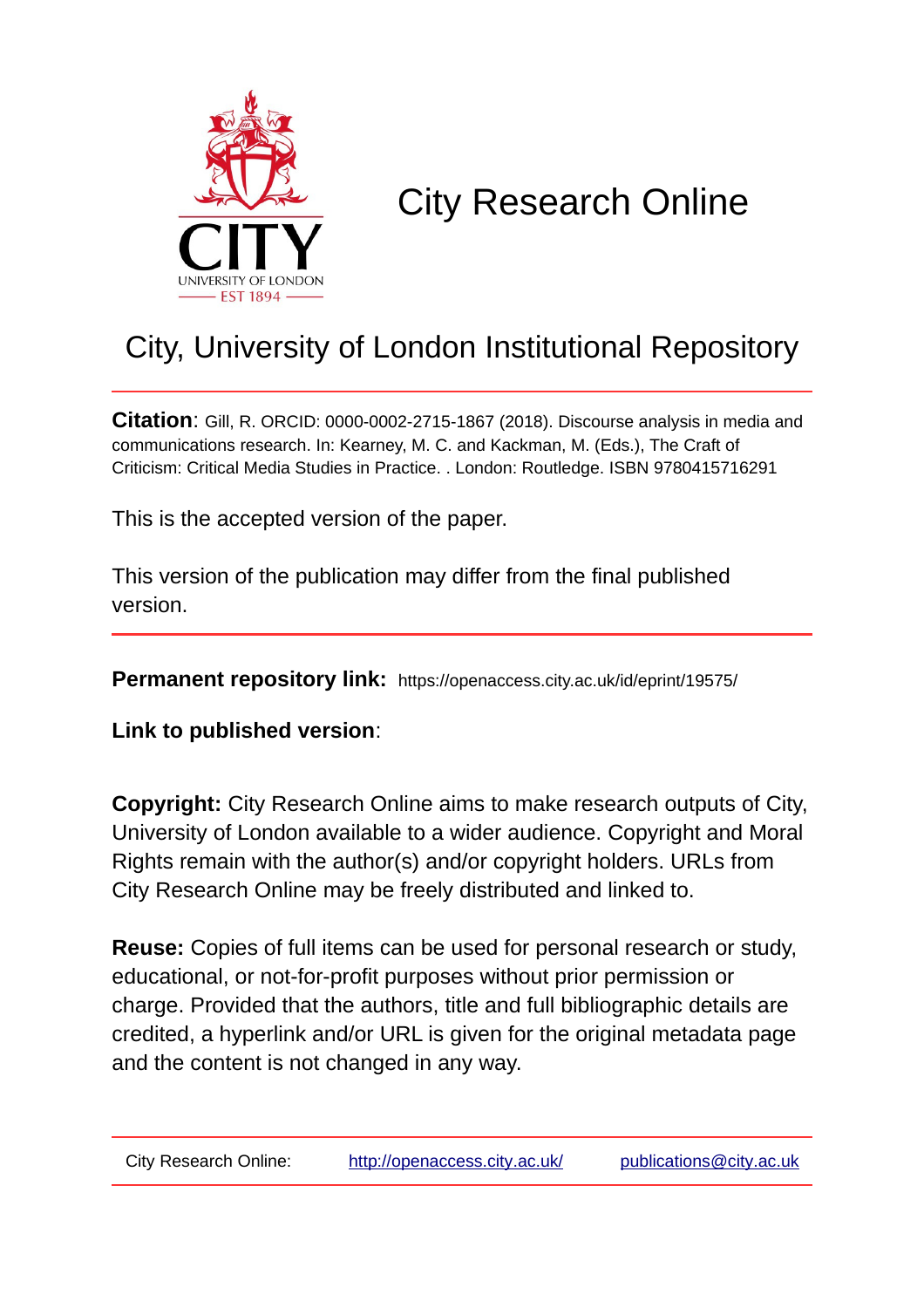Discourse Analysis in Media and Communications Research (working title)

Chapter prepared for

The Craft of Criticism: Critical Media Studies in Practice Editors Michael Mackman and Mary Celeste Kearney

Rosalind Gill Professor of Social and Cultural Analysis School of Arts and Social Sciences City University London Northampton Square London EC1V 0HB rosalind.gill.2@city.ac.uk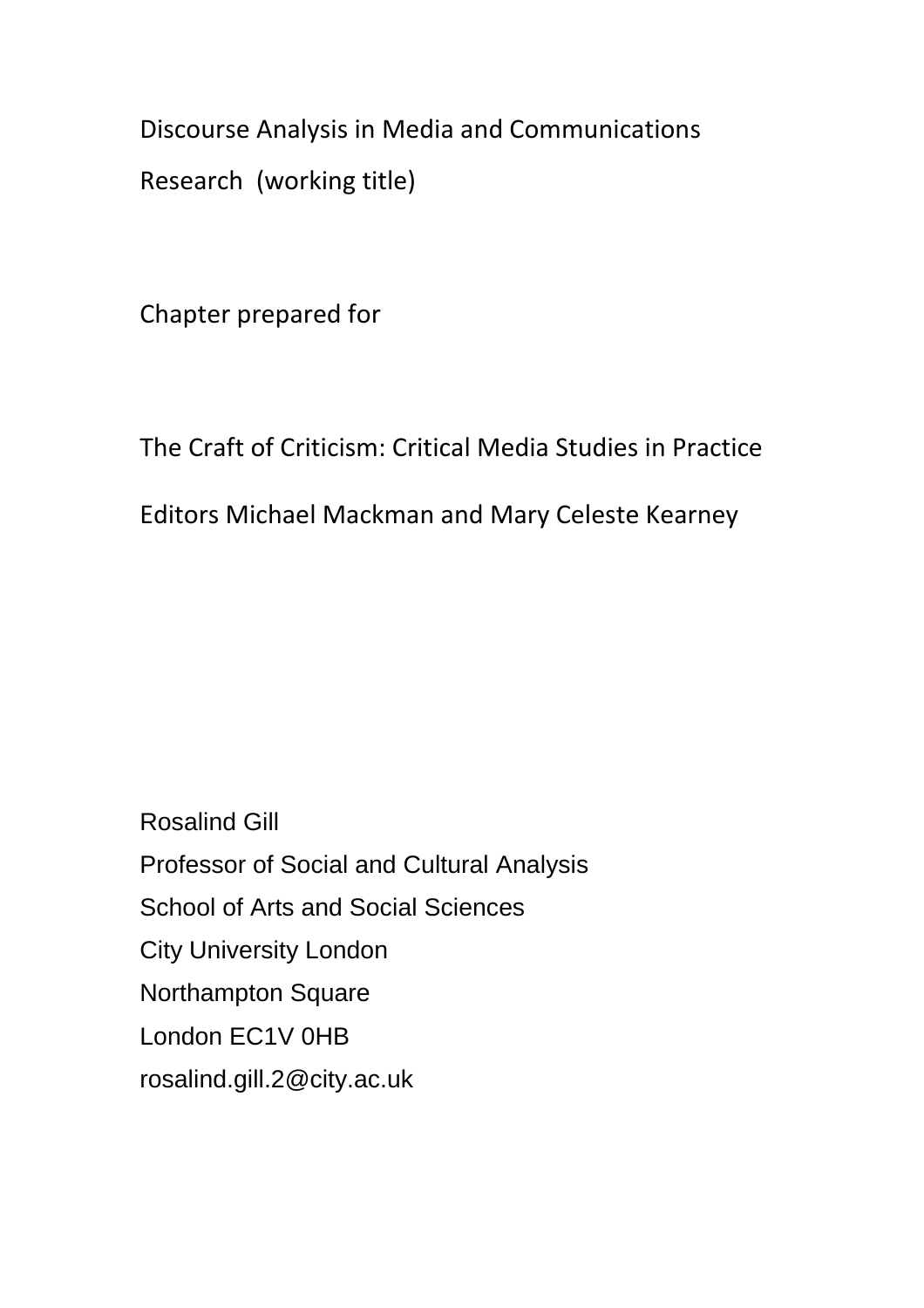#### Introduction

Discourse analysis is the name given to a variety of approaches that take language or social constructions as their object of study. Strictly speaking, there is no single 'discourse analysis', but many different styles of analysis which all lay claim to the name. What these perspectives share is a rejection of the realist notion that language is simply a neutral means of reflecting or describing the world, and a belief in the central importance of language and representations in constructing social life. Discourse analysis became a popular approach in Media and Communications Studies from the 1990s onwards, reflecting a wider 'turn to language' across the humanities and social sciences, along with the influence of poststructuralist ideas. Types of discourse analysis used in studying media include Foucaultian discursive analysis, critical discourse analysis (CDA) and conversation analysis. Discourse analysis has close intellectual connections to ideological and narrative analysis, as well as to broad thematic analysis and qualitative approaches more generally.

This chapter is structured as follows. First, it will provide a brief intellectual history of discourse analysis, situating it in relation to other traditions. It will examine a range of different approaches to analyzing discourse and introduce their key terms and concepts. Next it will discuss one particular approach to discourse analysis that I have used in a variety of types of research, including studies of media organizations, analyses of media texts, and interview-based audience research. To illustrate the nature of the approach and the kinds of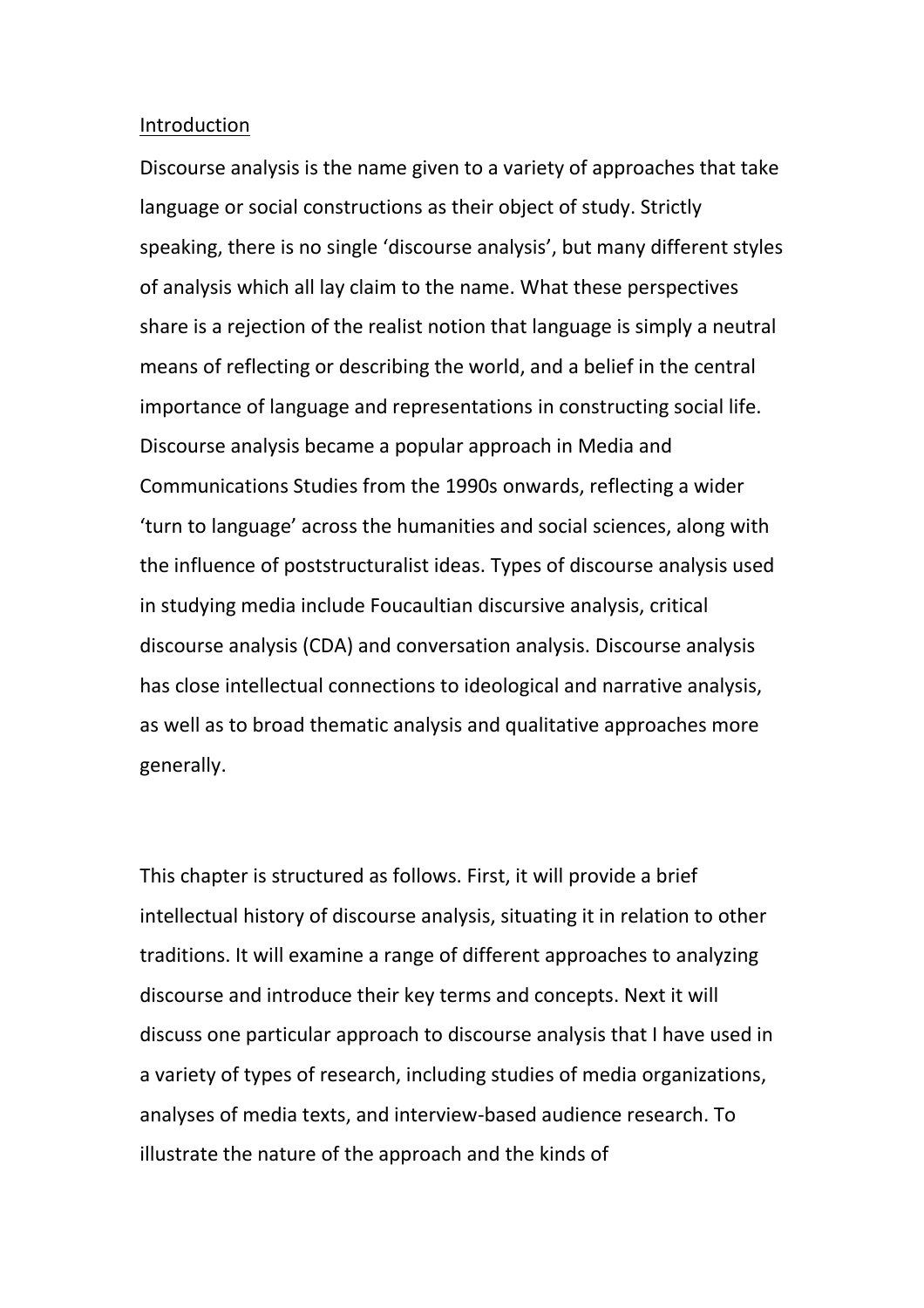findings/knowledge it generates, I will focus on one case study, analyzing sex and relationships advice in women's magazines. I will conclude by reflecting on the challenges and dilemmas of using this approach in media and communications research.

## History and intellectual context

The extraordinarily rapid growth of interest in discourse analysis in recent years is both a consequence and a manifestation of the 'turn to language' which has occurred across the arts, humanities and social sciences in the wake of the influence of structuralism, poststructuralism and postmodernist ideas. Discourse analysis belongs to a group of approaches that are sometimes called social constructionist. Key features of these perspectives include:

1. A critical stance towards taken-for-granted knowledge, and a skepticism towards the view that our observations of the world unproblematically yield its true nature to us (a perspective known as positivism).

2. A recognition that the ways in which we commonly understand the world are historically and culturally specific and relative.

3. A conviction that knowledge is socially constructed-- that is, our current ways of understanding the world are not determined by the nature of the world itself but by social processes.

4. A commitment to exploring the ways that knowledges – the social construction of people, phenomena or problems - are linked to actions.<sup>1</sup>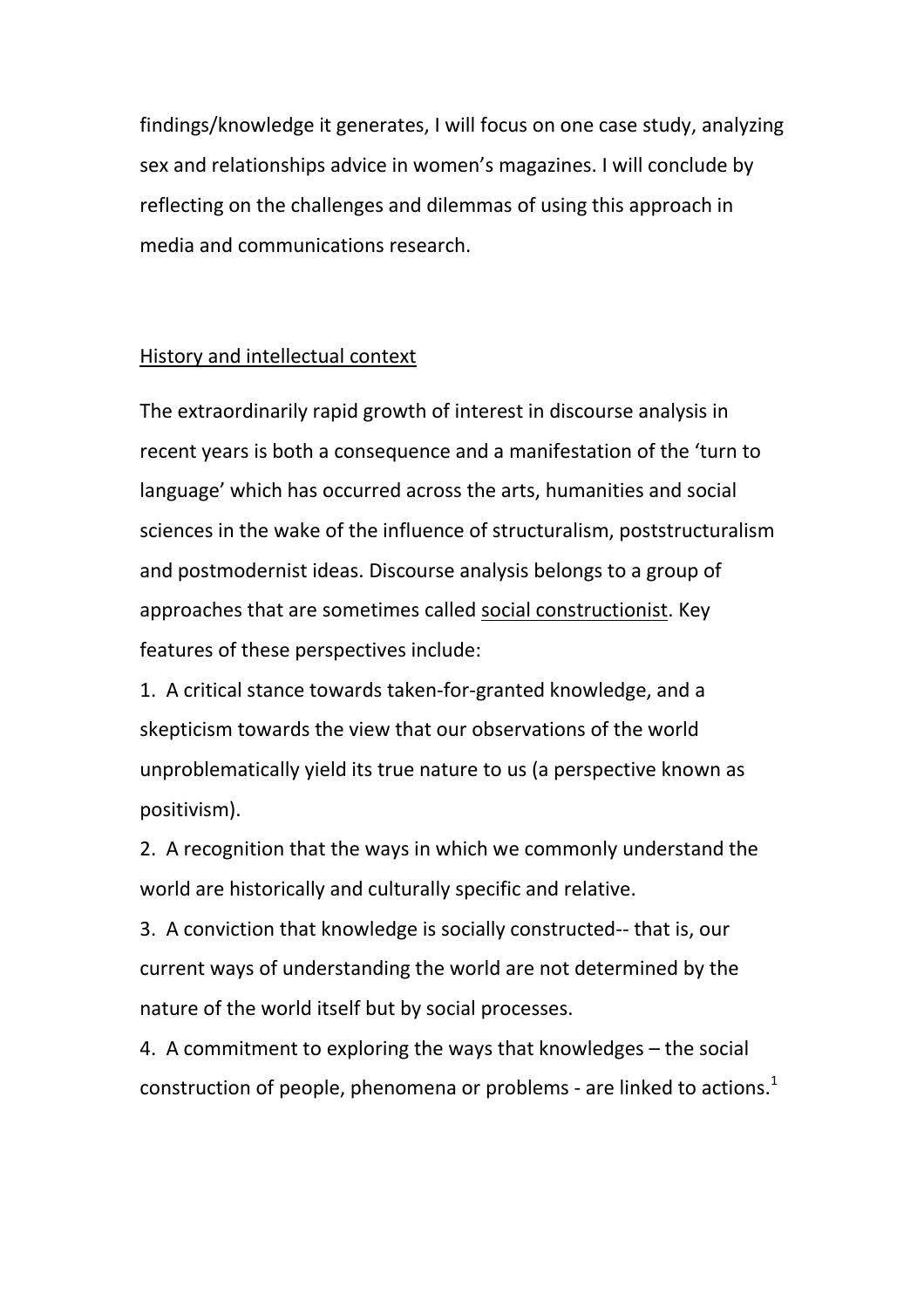The terms 'discourse' and 'discourse analysis' are contested. To claim that one's approach is a discourse analytical one, therefore, does not necessarily tell anybody much. Instead it may be helpful to identify some different approaches to discourse analysis and to connect them with distinct intellectual traditions. Here I discuss three contrasting traditions of discourse analysis that have been used in media research.

First, there is the variety of positions known as critical linguistics, social semiotics or critical discourse analysis.<sup>2</sup> Compared with many types of discourse analysis this tradition has a close association with the discipline of linguistics, but its clearest debt is to semiotics and structuralist analysis. The central semiotic idea that a term's sense derives not from any inherent feature of the relationship between signifier and signified, but from the system of oppositions in which it is embedded, posed a fundamental challenge to 'word-object' accounts which viewed language as a process of naming. This insight has been developed in recent critical linguistic work which has an explicit concern with the relationship between language and power. The tradition is well-represented in media studies, particularly in research on news, and has highlighted—amongst other things—the ways in which particular linguistic forms can have dramatic effects upon how an event or phenomenon is understood – not simply the choice of individual terms (such as 'terrorist' versus 'freedom fighter') but also distinctions between active and passive voice, or agent deletion- e.g. the difference between 'Police shoot dead demonstrators' versus 'Demonstrators shot dead'. The approach has a strong interest in ideology – understood as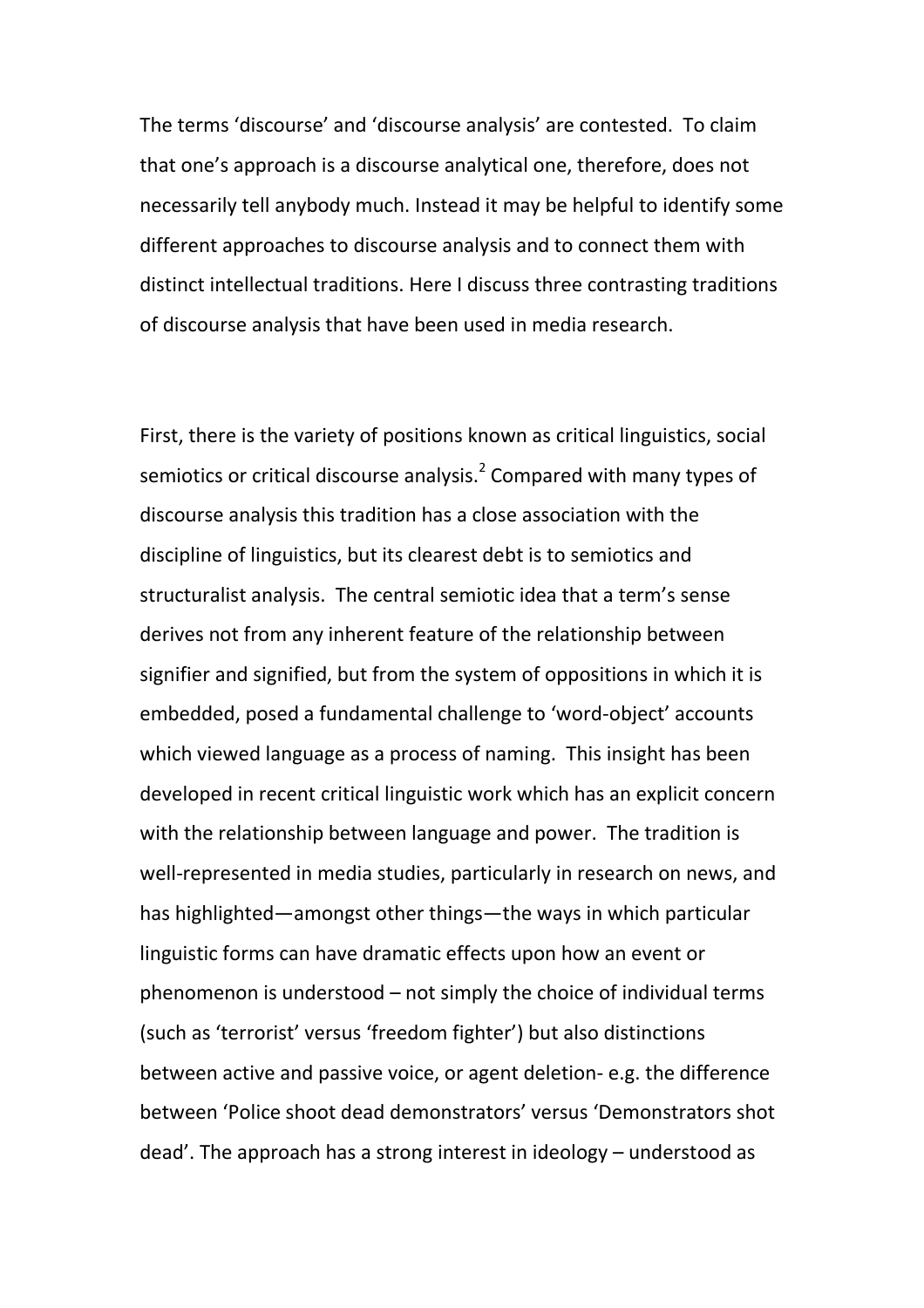the ways in which power and meaning intersect<sup>3</sup> – and has been popular amongst feminist researchers<sup>4</sup>. Most recently it has been developed into a broader approach known as multimodal analysis that allows the researcher to look not just at language but at sound and image too, attempting to offer a systematic approach to analyzing meaning in media texts such as television programmes or Facebook pages.<sup>5</sup>

A second broad tradition of discourse analysis is that influenced by speech act theory, ethnomethodology and conversation analysis.<sup>6</sup> These perspectives stress the functional or action orientation of discourse and are interested in looking in detail at the organization of social interaction. The approach emerged out of micro-sociology, and has made a significant contribution to understanding how sense and meaning are produced out of the everyday messiness of talk – punctuated as it is by hesitations, false starts, deviations, 'ums' and 'ers', etc. Conversation analysis offers insights into how we 'do' things with words – make excuses, apologize, offer an invitation, practice sarcasm, etc. It has been taken up in media and communications studies to research mediated interactions such as radio phone-ins or talk shows.<sup>7</sup>

The third body of work which sometimes identifies itself as discourse analysis is that associated with poststructuralism. Poststructuralists have broken with realist views of language and rejected the notion of the unified coherent subject which has long been at the heart of Western philosophy. Among poststructuralists, Michel Foucault is notable for characterizing his genealogies of discipline and sexuality as discourse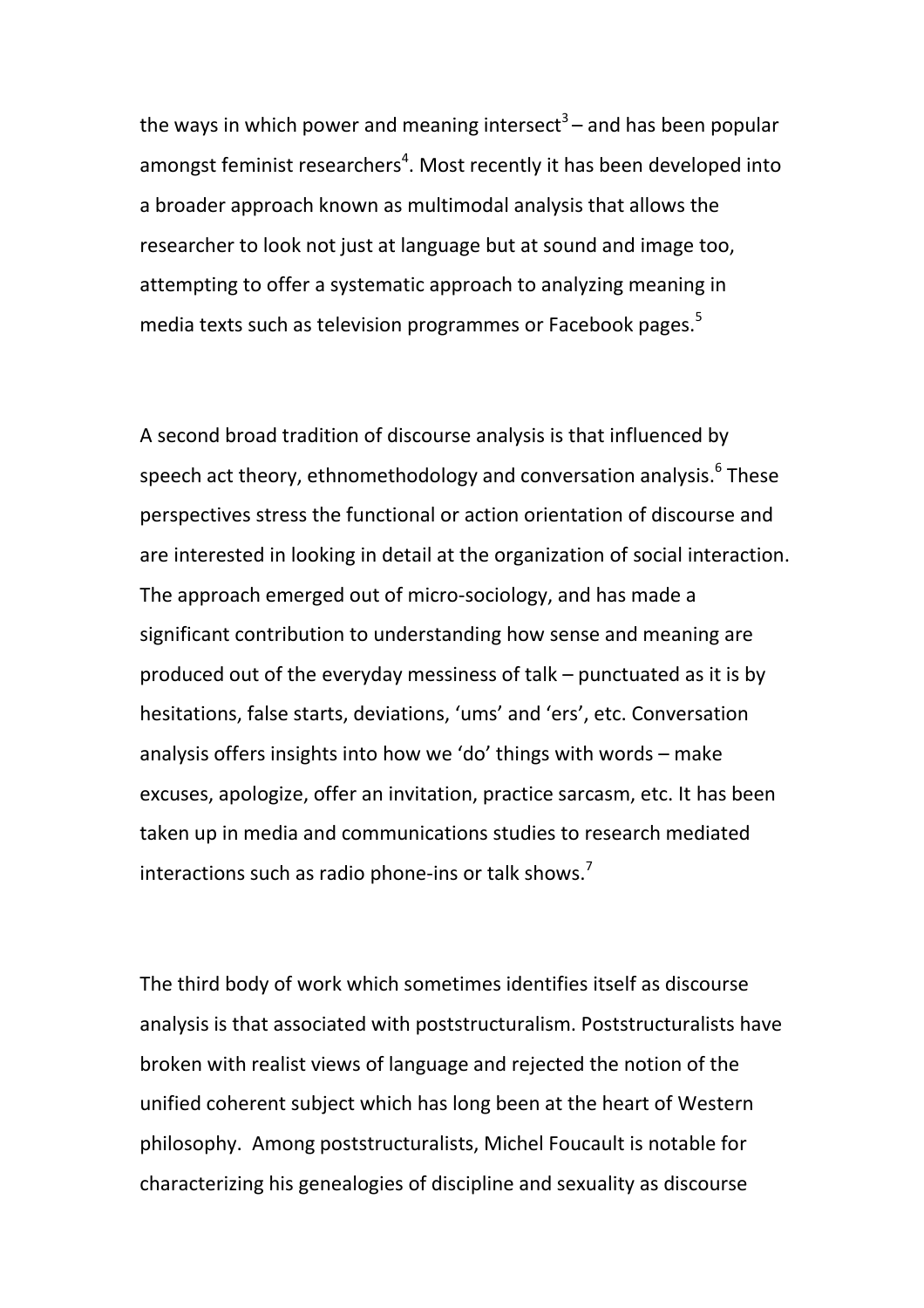analyses. In contrast to most discourse analysis, this work is not interested in the details of spoken or written texts, but in looking historically at discourses. Foucault's methodology has had a significant influence on some media analysts. His work rejected mono-causal explanations and he attempted to write 'histories of the present' that disrupt the obviousness of the way things are. As he put it, 'the genealogist tries to rediscover the multiplicity of factors and processes which constitute an event in order to disrupt the self-evident quality ascribed to events through the deployment of historical concepts and the description of anthropological traits'.<sup>8</sup> A good example of this approach in media studies is Sean Nixon's genealogy of the development of new sexualized ways of representing the male body, which showed how emergent representational practices for signifying masculinity had multiple points of origin – e.g. in fashion, advertising, magazines – and were not the outcome of one single change.<sup>9</sup> To do a discursive analysis in this Foucaultian sense, then, is to be interested in reading how new masculinities materialized across multiple mediated sites.

Foucault was critical of the notion of 'ideology', understood as 'falsehood', versus science or truth (see Becker this volume for a discussion of this). Unlike Marxists he did not think it was possible to divide up representations between the true and the false but was more interested in what he called 'truth effects' and their relationship to power. Moreover, rather than seeing science as 'truthful' and 'innocent' he was precisely interested in the ways in which the sciences – and particularly the emerging human and social sciences – were themselves enmeshed in power relations through the production of new subjects and categories of experience - the hysteric, the schizophrenic, the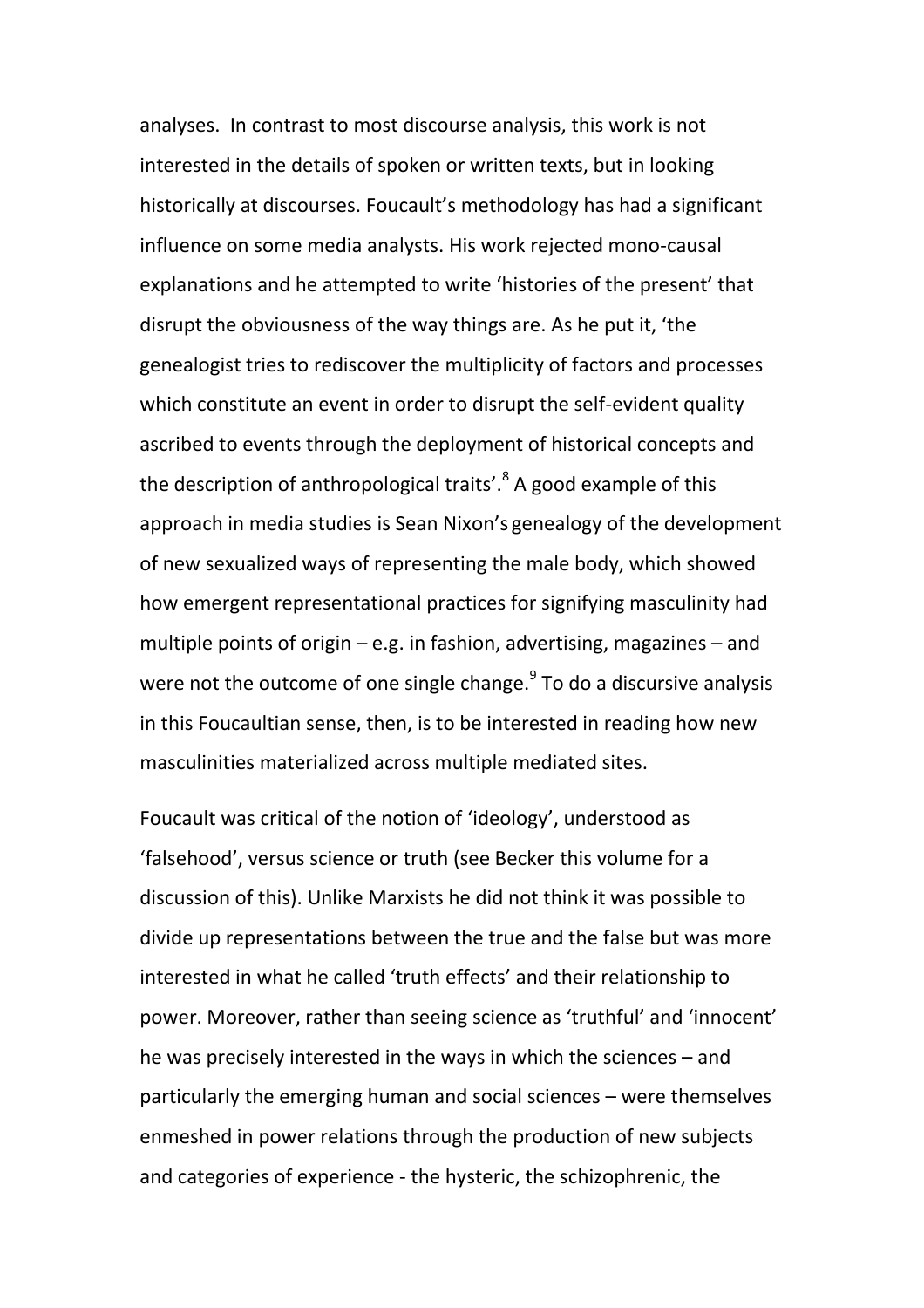homosexual, etc. He called this idea the 'power-knowledge' nexus, and it has been central to much media and communications research because of the way it directs our attention to what representations and stories do rather than comparing them with an assumed 'reality'. We come back to this point in the case study.

Having looked briefly at a number of different discourse analytic traditions, in the next section I will turn to elaborating the approach I have used in my own media research.

#### Elaborating discourse analysis

The approach to be elaborated here draws on ideas from each of the three traditions outlined above, as well as from the growing field of rhetorical analysis.<sup>10</sup> Developed initially in work in the sociology of scientific knowledge and social psychology, it has now produced analyses in fields as diverse as gender studies, social policy, technology studies, and is a valuable addition to approaches in Media and Communications studies. $11$  It constitutes a theoretically coherent approach to the analysis of talk and texts.

It is useful to think of discourse analysis as having five main themes. First, it takes discourse itself as its topic. The term discourse is used to refer to all forms of talk and texts, including naturally-occurring conversations, interview material, and written or spoken texts of any kind – from blogs to TV programmes to SMS messages. Discourse analysts are interested in texts in their own right, rather than seeing them as a means of 'getting at' some reality which is deemed to lie behind the discourse -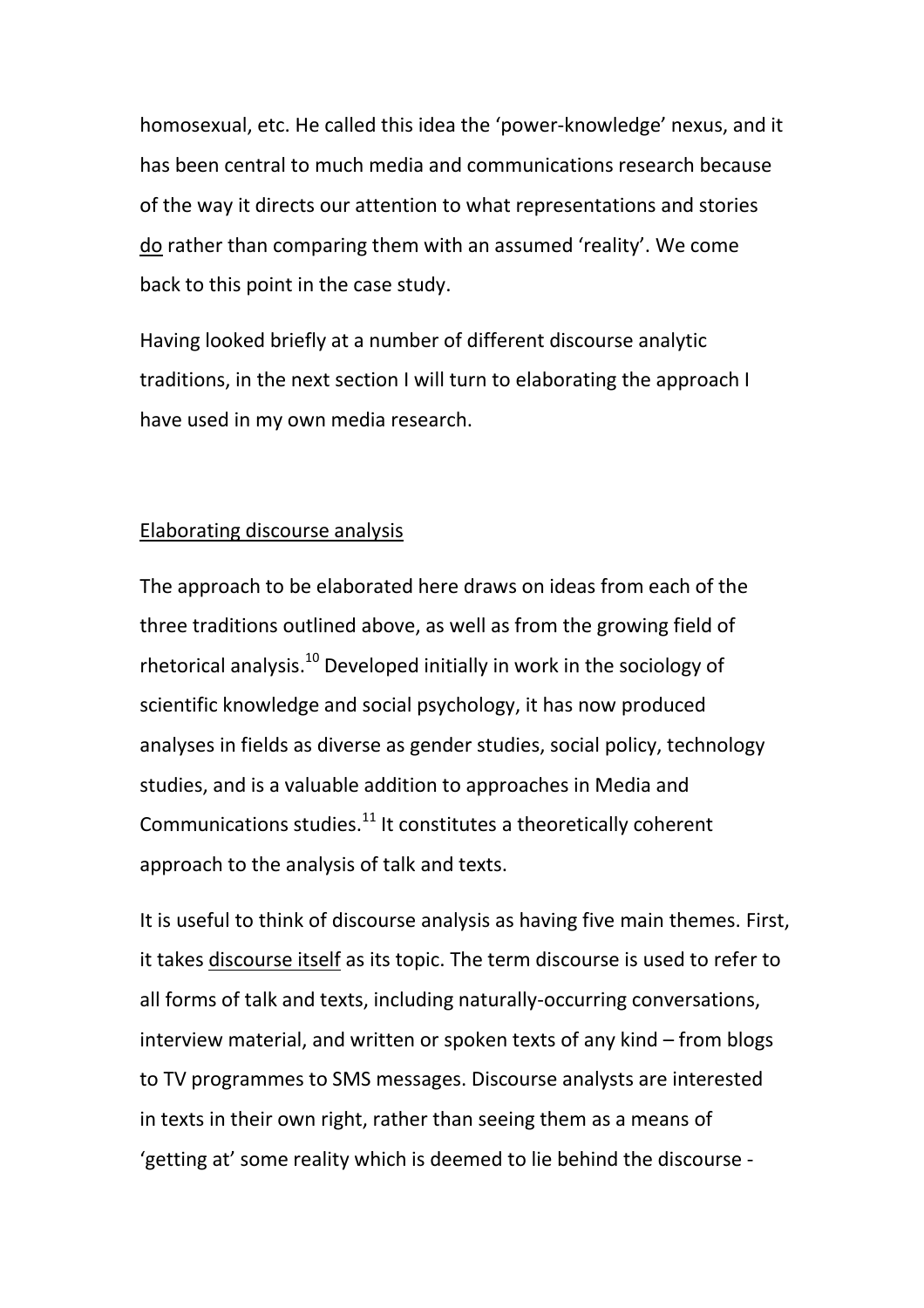whether social or psychological or material. Instead of seeing discourse as a pathway to some other reality, discourse analysts are interested in the content and organization of texts. Thus if a discourse analyst were looking at a news broadcast, she would not be interested in comparing the news representation with 'reality' (indeed she would not believe that there exists some ultimate, unmediated, non-discursive reality), but might rather be concerned with exploring how the broadcast was organized to produce a sense of truth and coherence, to make its version of events persuasive, to generate a sense of 'liveness' and authenticity, to accord authority to the host, and so on.

The second theme of discourse analysis is that language is constructive. Potter and Wetherell argue that the metaphor of construction highlights three facets of the approach: it draws attention to the fact that discourse is built or manufactured out of pre-existing linguistic resources; it illuminates the fact that the 'assembly' of an account involves choice or selection from a number of different possibilities; and it emphasizes the fact that we deal with the world in terms of constructions, not in a somehow 'direct' or unmediated way; in a very real sense texts of various kinds construct our world.<sup>12</sup> The constructive use of language is a taken-for-granted aspect of social life. The notion of construction, then, clearly marks a break with traditional 'realist' models of language, in which it is taken to be a transparent medium, a relatively straightforward path to 'real' beliefs or events, or a reflection of the way things really are.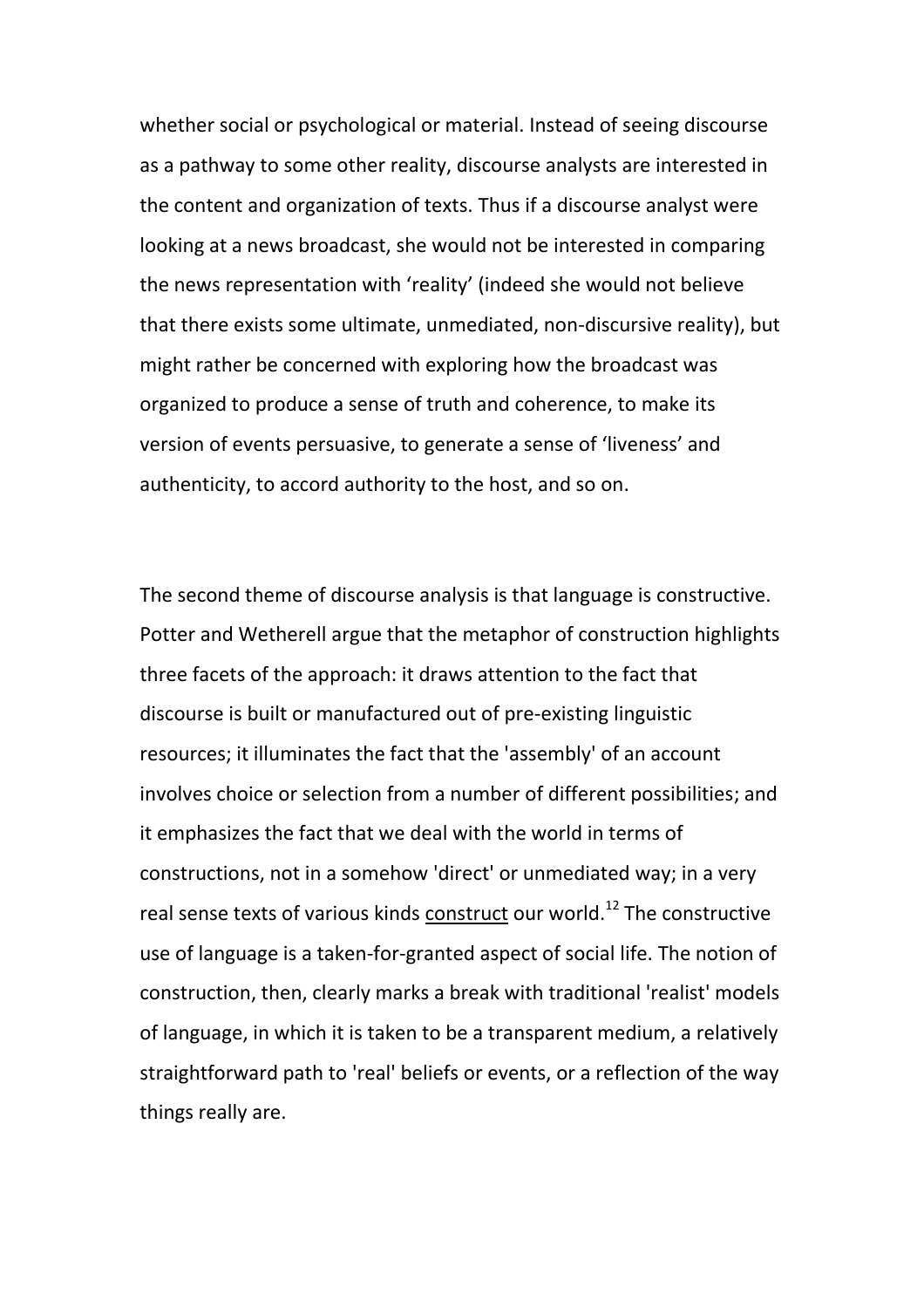The third feature of discourse analysis which I want to stress here is its concern with the 'action orientation' or 'function orientation' of discourse. That is, discourse analysts see all discourse as social practice. People use discourse to do things - to offer blame, to pay compliments, to present themselves in a positive light, etc. To highlight this is to underline the fact that discourse does not occur in a social vacuum. As social actors we are continuously orienting to the interpretative context in which we find ourselves, and constructing our discourse to fit that context. This is very obvious in relatively formal contexts such as hospitals or courtrooms, but it is equally true of all other contexts too. To take a crude example, you might give a different account of what you did last night depending upon whether the person inquiring was your mother, your boss or your best friend. It is not that you would deliberately be being duplicitous in any one of these cases (or at least not necessarily) but simply that you would be saying what seems 'right' or what 'comes naturally' for that particular interpretative context. Discourse analysts argue that all discourse is, in this sense, 'occasioned' or produced for a particular audience or context.

Even the most apparently straightforward, neutral sounding description can be involved in a whole range of different activities, depending upon the interpretative context. Take the following sentence: 'my cell phone is not working'. This sounds like a straightforwardly descriptive sentence about an object. However, its meaning can change dramatically in different interpretative contexts:

\* When said to a friend who has been waiting for you in a restaurant for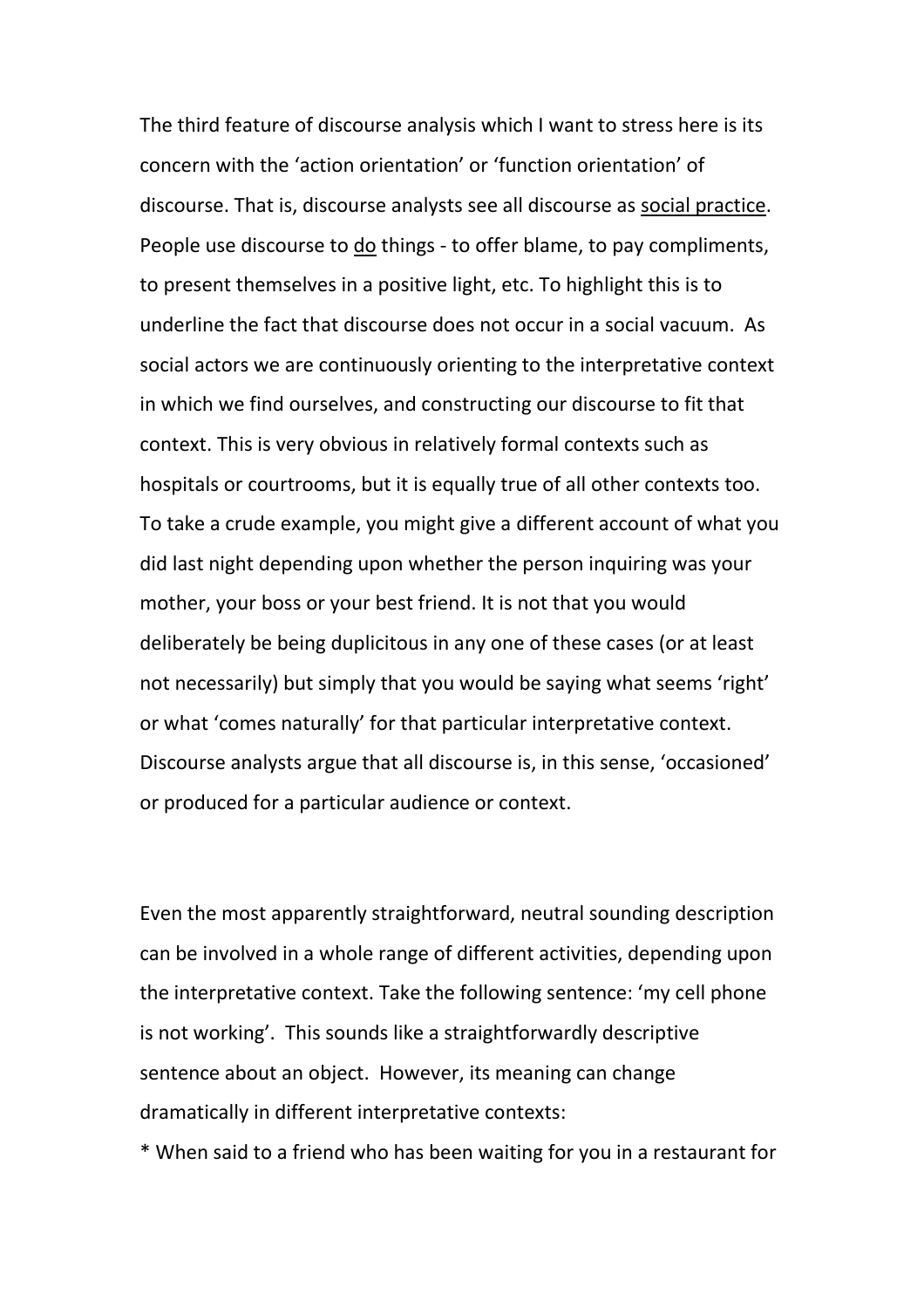an hour it may be the beginning of an excuse or mitigation.

**\***When said to the person or store who sold you the phone only a few days earlier, it may be part of an accusation, a blaming.

\*When said to a stranger, approached in the street it may be an implicit request to borrow his or her phone in order to make a call.

And so on. One way of checking your analysis of the discourse is to look at how the participants involved responded, as this can offer valuable analytical clues. For example, if the phone sales person responded by saying 'well it was working fine when I sold it to you' this indicates that the sentence was heard as an accusation—even though no explicit accusation was made. It is important to note that the person to whom one is speaking does not have to change in order to alter the interpretative context. Think about how a question like 'are you going out tonight?' can have multiple meanings when said by someone to their partner, depending on mood, history, and so on. The key point here is that there is nothing 'mere' or insubstantial about language: talk and texts are social practices, and even the most seemingly trivial statements are involved in various kinds of activities. One of the aims of discourse analysis is to identify the functions or activities of talk and texts, and to explore how they are performed.

This brings me to the fourth point: discourse analysis treats talk and texts as <u>organized rhetorically</u>.<sup>13</sup> Unlike conversation analysis, discourse analysis sees social life as being characterized by conflicts of various kinds. As such, much discourse is involved in establishing one version of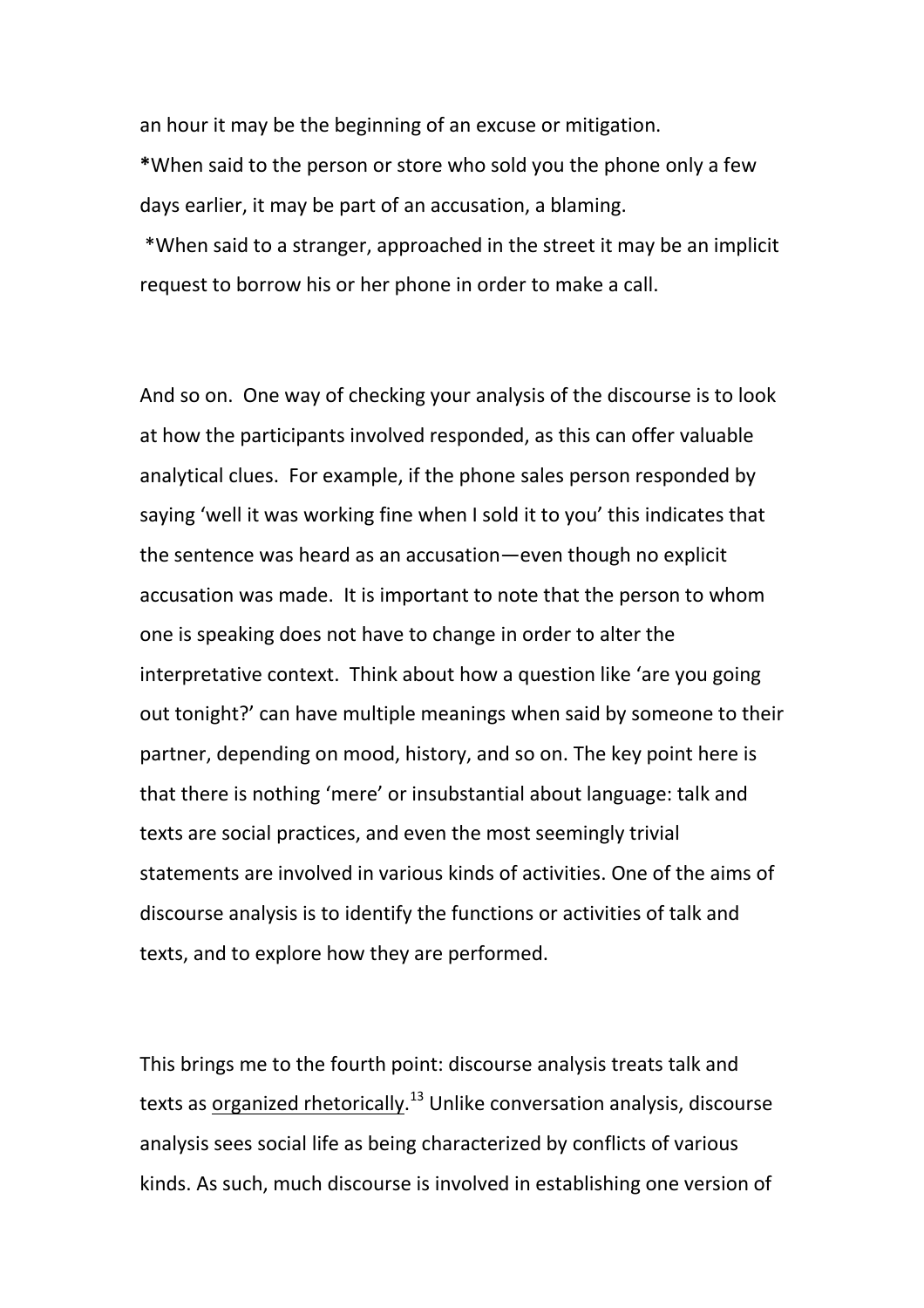the world in the face of competing versions. This is obvious in some cases - politicians, for example, are clearly attempting to win people around to their view of the world, and advertisers are attempting to sell us lifestyles, dreams and products - but it is also true of other discourse. The emphasis on the rhetorical nature of texts directs our attention to the ways in which discourse is organized to make itself persuasive. Discourse analysis teaches us to approach all discourse critically – from the Big Brother contestant to the talk show confession, the tweet to the DJ's patter – to see it as attempting to construct particular versions of the world and engaging in social practices.

As well as examining the way that language is used discourse analysts must also be sensitive to what is not said, to silences. This in turn requires a significant awareness of the social, political and cultural trend and contexts to which our texts refer. As I have argued elsewhere, without this broader contextual understanding:

'we would be unable to see the alternative version of events or phenomena that the discourse we were analyzing had been designed to counter; we would fail notice the (sometimes systematic) absence particular kinds of account in the texts that we were studying; and we would not be able to recognize the significance of silences.' $^{14}$ 

Finally, discourse analysis involves identifying patterns in discourse, being able to highlight recurrent themes or ideas or tropes – particularly when looking across a corpus of data - whether this is newspapers or interviews. Discourse analysts call these patterned features of discourse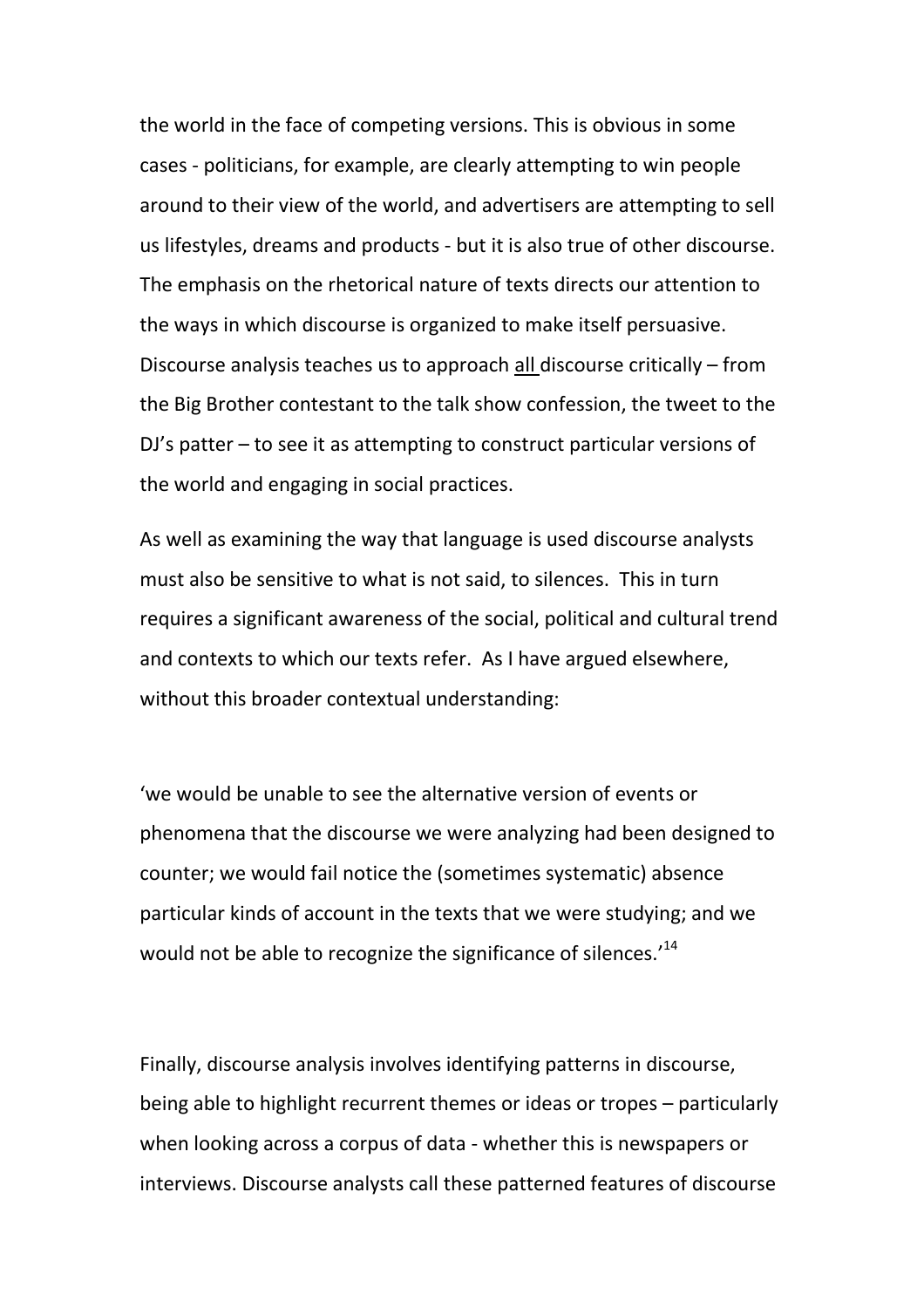interpretative repertoires. Their common features may be content or they may be marked by particular metaphors or figures of speech. Sometimes they encode particular ideological positions, for example terms such as 'community' or 'responsible citizens' or 'hardworking families' seem to come ready-evaluated in contemporary discourse, always already presented as a Good Thing. Recently British political discourse has been marked by a shift from the phrase 'this country' to 'our country'- with potent ideological effects.

To offer an example: in my research on women and radio, I was interested in the reasons radio station managers and programme controllers put forward for the very small number of female broadcasters compared to males, particularly in music programming. Using a discourse analytic approach to analyze my interviews I identified six interpretative repertoires put forward in interviews to account for the lack of women in presenting roles. These were

- women just do not apply (for the role of presenter)
- the audience prefer male presenters
- women don't have the right skills for radio presentation
- women who want to become broadcasters all go into journalism
- women's voices are wrong
- daytime radio is targeted at housewives so it is better to have a male presenter

The broadcasters all drew on and combined these different repertoires, moving between accounts when it felt right to do so. Thus one moment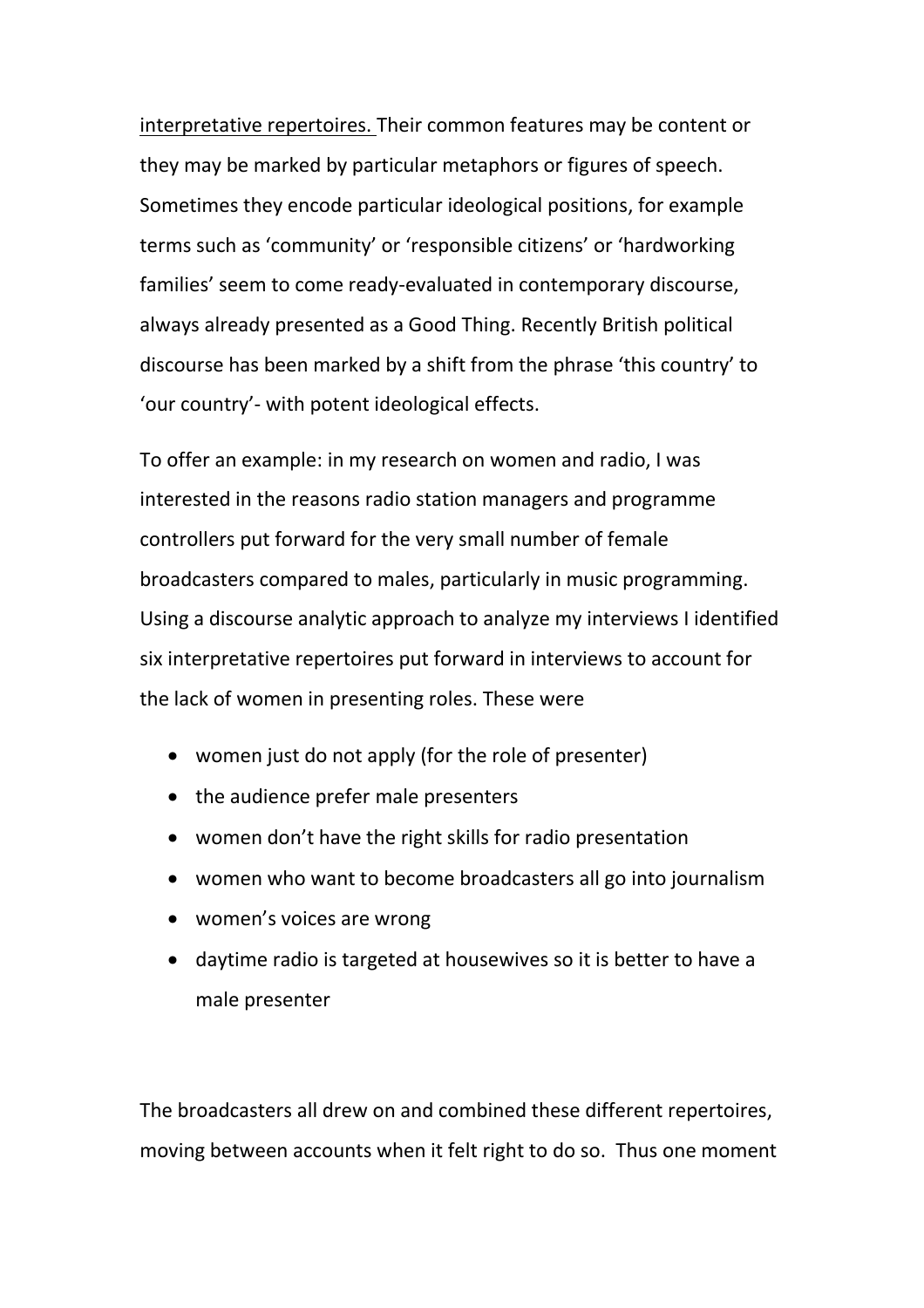they might assert that the reason for the lack of women at the station was that no women applied; the next they would regretfully explain that actually the issue was audience objections, or the fact that women's voices did not sound appealing on radio. Rather than taking any of the accounts at face value, the analysis looked at the patterning, organization and action orientation of the discourse. That is, the force of the analysis as a critique of sexist ideology or practice lay not in comparing the accounts with a taken for granted reality (e.g. the assertion that women do apply), but in looking at how the accounts worked together to justify the lack of women at the radio stations in question.

One of the things that attention to the fine detail of discourse was able to show was how carefully these accounts were constructed, despite being part of the fast cut and thrust of an interview conversation. They were, for example, full of disclaimers about sexism (such as 'I'm not being sexist but...'), and other rhetorical devices designed to head off potential criticisms of their own sexual politics or the equal opportunities practices of the radio station. The interviews were also characterized by multiple strategies to make the radio bosses' accounts persuasive -- for example, the use of scientific terms to lend credibility and objectivity, the deployment of 'extreme case formulations' and so on.

What the analysis showed, in sum, was the subtlety and the detail of the way that discrimination was practiced: at no point did any one of the interviewees say that they did not think women should be employed as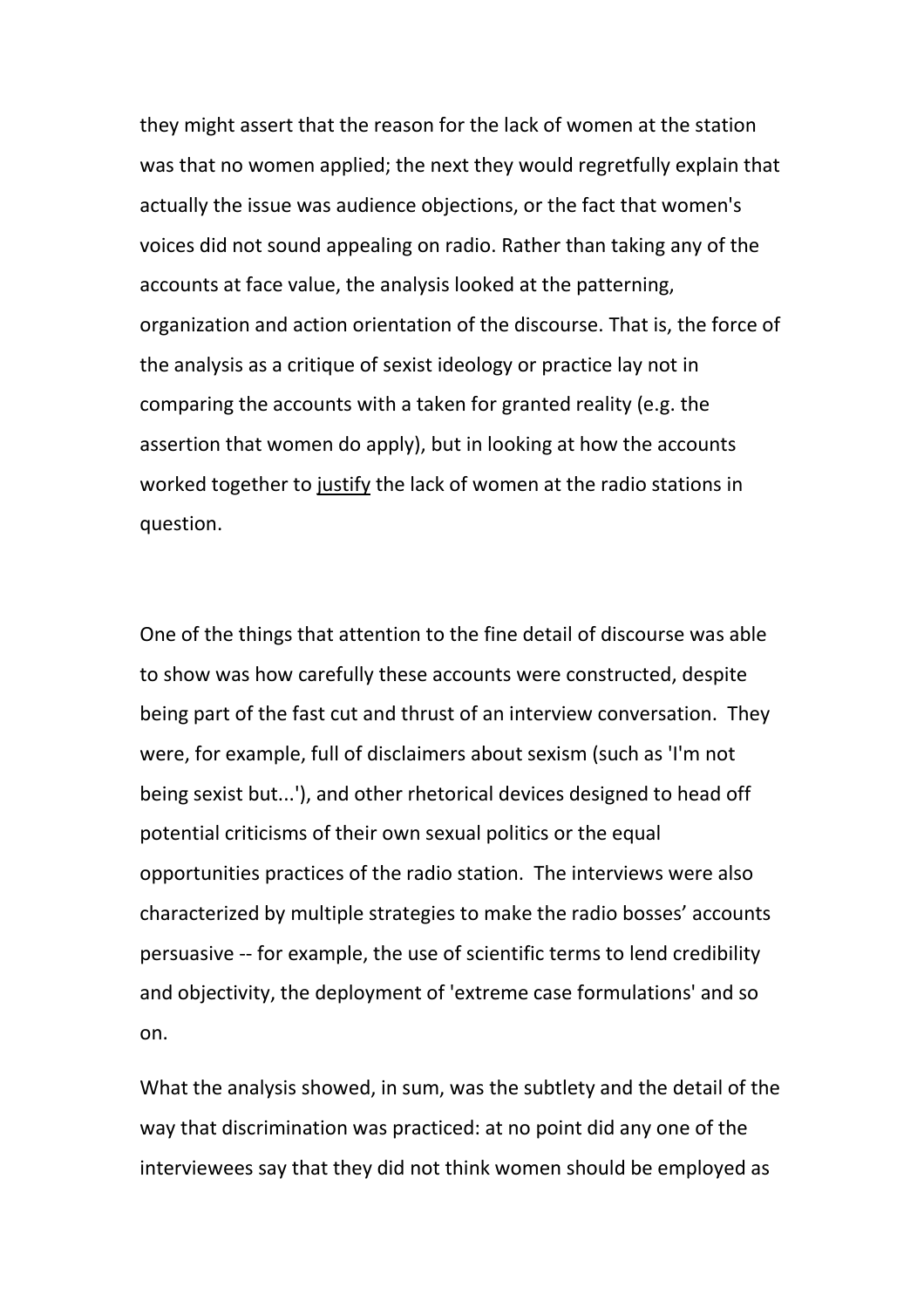radio presenters -- on the contrary they were keen to stress their positive attitude to female presenters and to suggest that they were (to quote one) 'looking hard' to appoint women. However, what they produced were patterned accounts which justified the exclusion of women, while simultaneously protecting themselves against potential accusations of sexism.

#### Mediated intimacy: using discourse analysis in magazine research

In order to more fully flesh out the principles of discourse analysis discussed above, and its use as an approach within Media and Communications research, I am going to discuss my development of this approach to examine sex and relationship advice in a top-selling women's magazine.<sup>15</sup> Glamour is the UK's best-selling monthly magazine, targeted at upwardly mobile women in their 20s and 30s and gaining (at the time of the analysis) 8 million hits on its website each month. Articles about sex and relationships are a key part of its success, along with fashion, beauty and celebrity news. Each month sees this fare prominently displayed on the cover with headlines such as 'How good are you in bed? Men tell you what your partner won't'; and 'We're coming to your sexual rescue: never be bored in bed again'. The aim of the analysis was to understand the kinds of messages about sex and relationships that were presented in the magazines, asking questions about sex, gender and sexuality. Other research looking at similar magazines (e.g. Cosmopolitan) had highlighted themes of 'naughtiness' and transgression, alongside the notion that the 'fun, fearless female' must ultimately be focused on pleasing men, rather than herself.<sup>16</sup>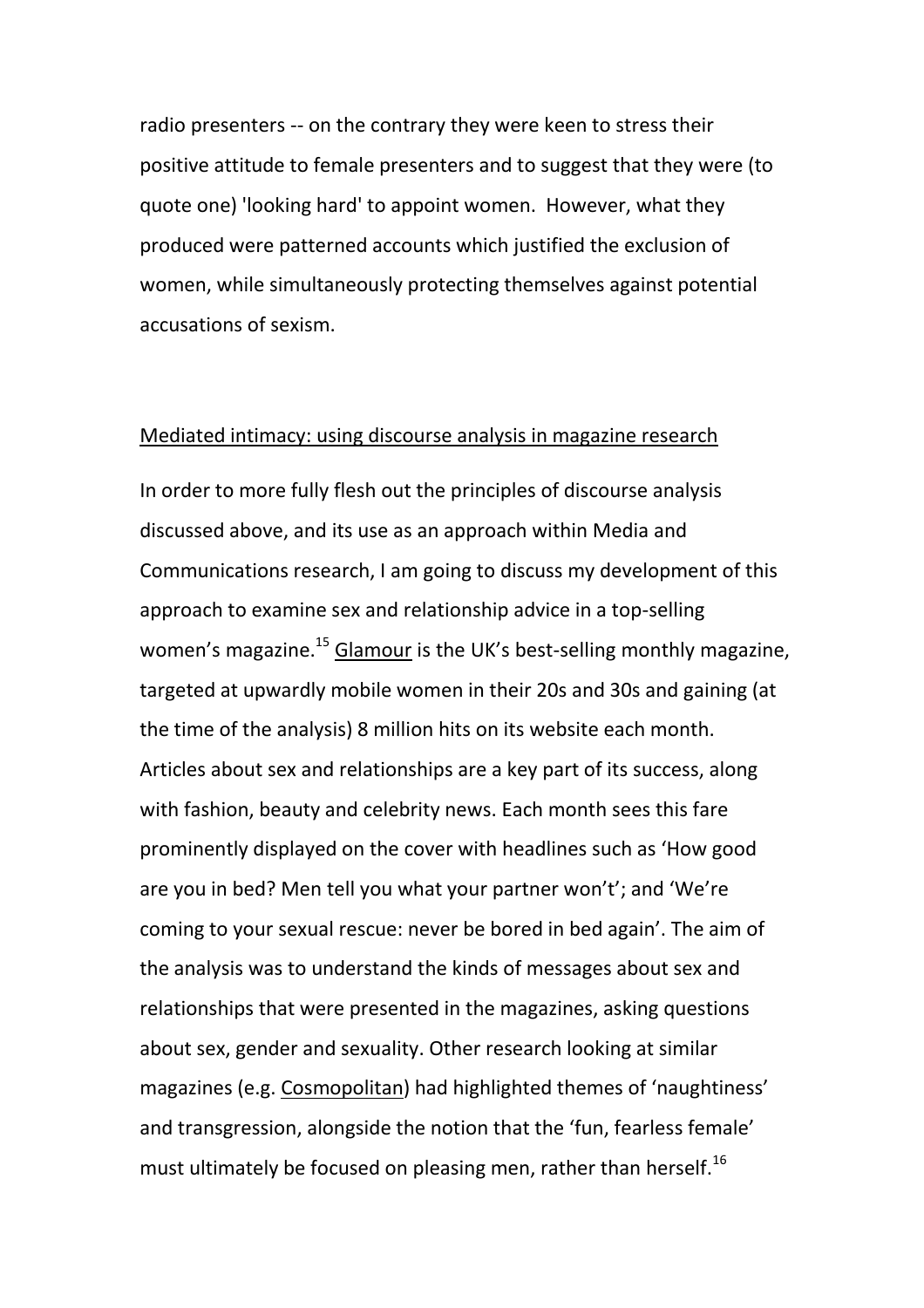Pantea Farvid and Virginia Braun argued that such sex advice draws on the 'male sex drive' discourse which depicts men as 'needing' lots of great sex and women as having to develop sexual skills in order to satisfy him and prevent him from straying.<sup>17</sup> In their research, carried out in New Zealand, men were presented as easily aroused and satisfied, whilst women's orgasms were depicted as difficult to achieve, building into a his'n' hers, Mars and Venus notion of gender complementarity and heteronormativity.<sup>18</sup> My research set out to extend these studies, looking in detail at sex and relationship advice in Glamour magazine.

The study could be seen as a type of ideological analysis or critique in that it examines a cultural artifact – sex and relationship advice in a magazine – as a means of understanding and illuminating the ideological notions that run through it (see Becker, this volume). In this sense, as Becker puts it, it connects 'close textual analysis' with 'wider systems of domination'.

The analysis also bears resemblances with some Weberian style approaches which are interested in the rationalization of modern life – or what George Ritzer has called its 'McDonaldization'.<sup>19</sup> Eva Illouz's work on 'emotional capitalism' is pertinent – particularly her incisive critique of internet dating sites.<sup>20</sup> She documents how these push people towards very particular ways of relating in which oneself and all potential partners must be advertised and apprehended as competing products in a marketplace of intimacy.

The case study is also informed by a Foucaultian interest in 'technologies of the self', and an attentiveness to the way the magazines incite us to become entrepreneurs, even in this most intimate of domains.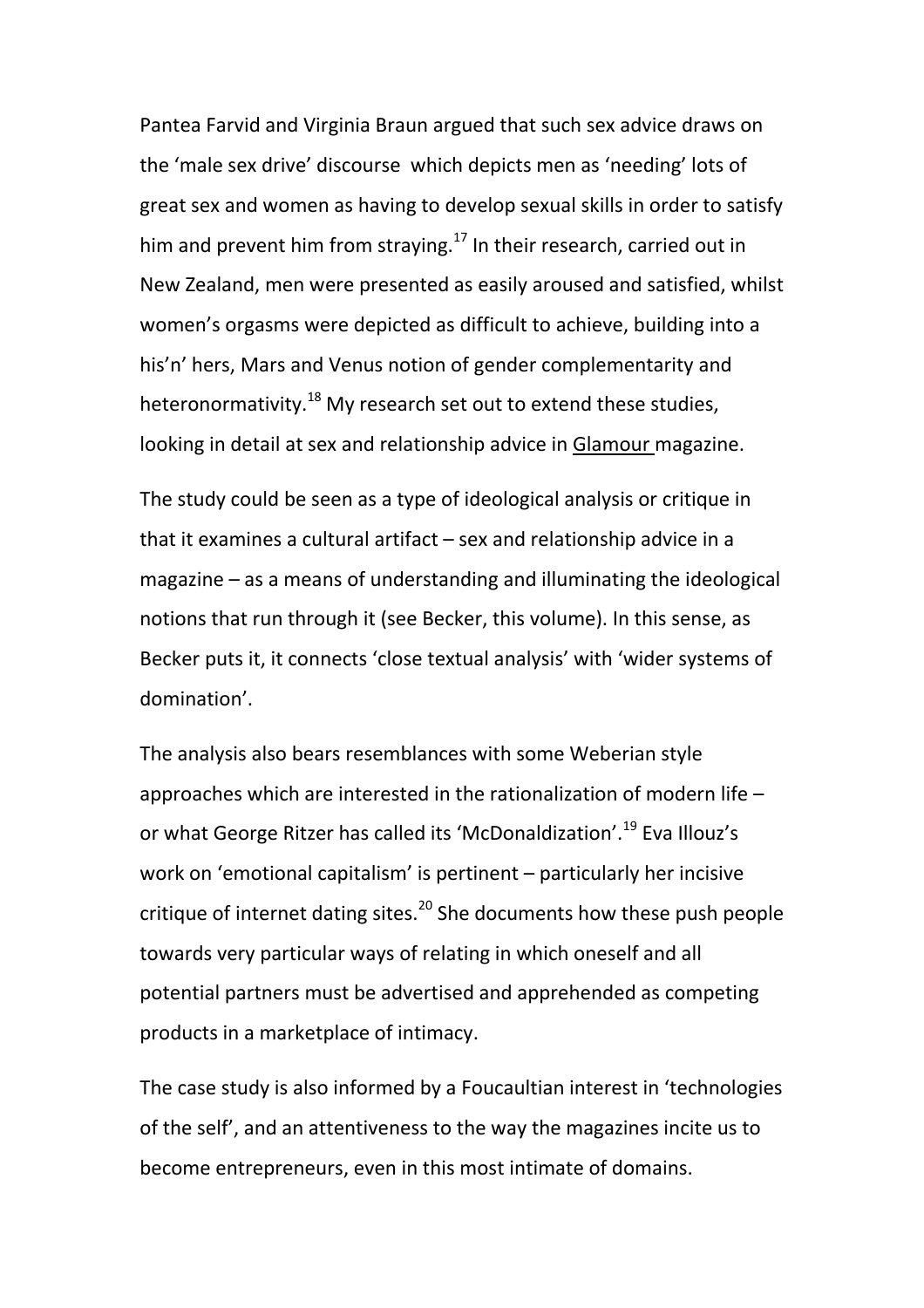In reality, then, it is striking to note the varied and hybrid intellectual influences on this project – it is not a 'pure' discourse analysis (whatever such a thing might be) but benefits from a range of scholarly traditions.

#### *Sampling*

The first challenge for most researchers is in building a sample of material that will offer reliable – and in some cases generalizable – findings whilst working with a volume of data that is manageable. I started my research with a corpus of three years worth of editions of Glamour – that is 36 issues, each one averaging around 380 pagesaround 150,000 pages in total. This is a huge volume of data for a single researcher to work with - though might be suitable for a small team or 2- 3 people working together. In order to cut into it I selected 2 issues at random from each year – but had to be careful that they were spread across the year, as Christmas issues, Summer issues and (in the Northern hemisphere) the famous September issue which launches new fashion collections, all have a distinct flavor and tone.

Having selected a more manageable number of magazines to examine in detail, the next dilemma was to think about how to develop rigor in my sampling within the magazines. Given the focus of Glamour upon beauty, looking good, celebrity, etc. it was quite difficult to draw the boundaries in a principled way around those articles which could be considered sex and relationship advice articles, and the mass of the rest of the magazine. Inevitably, articles about hairstyles, skin care regimes, or new make up techniques often touched upon sex or sexiness, whilst those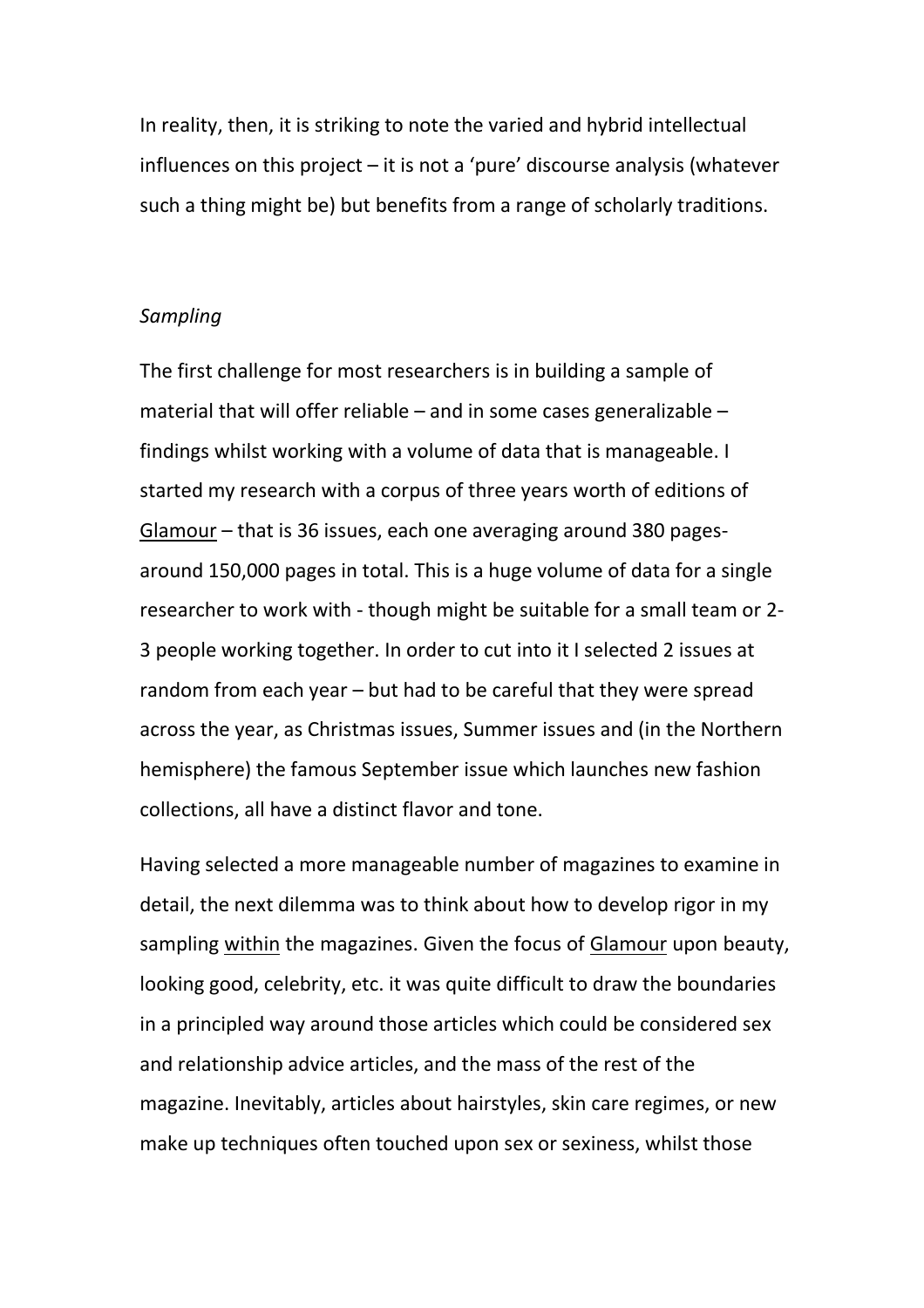about celebrities frequently discussed relationships. How was I to narrow down my sample?

In order to do this I read and re-read the magazines in detail and identified a recurring set of article types or genres that took as their main focus intimate relationships or sex. These included the survey report articles which described the results of new research (often commissioned by the magazine) e.g. Glamour's sex survey and a survey about sexual fantasies; the 'men's voice' article which discusses what men do/want/think/ fantasize about when 'you' (the assumed heterosexual female reader) are not there; the 'how to' article which explicitly sets out to educate you on how to be a better lover or how to get a man to commit, etc.; the quiz in which you can find out what sort of lover you are, how shy or forward you are in bed, etc.; and the feature article which focuses on a group with a particular relationship to sex or intimacy e.g. women who learned sex tips from porn stars, women who are determined to marry within six months of a first date, men who are sex addicts, etc. Focusing in on these types of article, all of which explicitly take intimate relationships as their primary focus, yielded more than 20 full length articles to examine and this became my data corpus.

#### *Identifying patterns and themes in the data*

As discussed above, one of the aims of discourse analysis is to identify patterns in a corpus of data in order to be able to say something meaningful about it. The key concept here is the interpretative repertoire which is a unit of analysis that allows researchers to go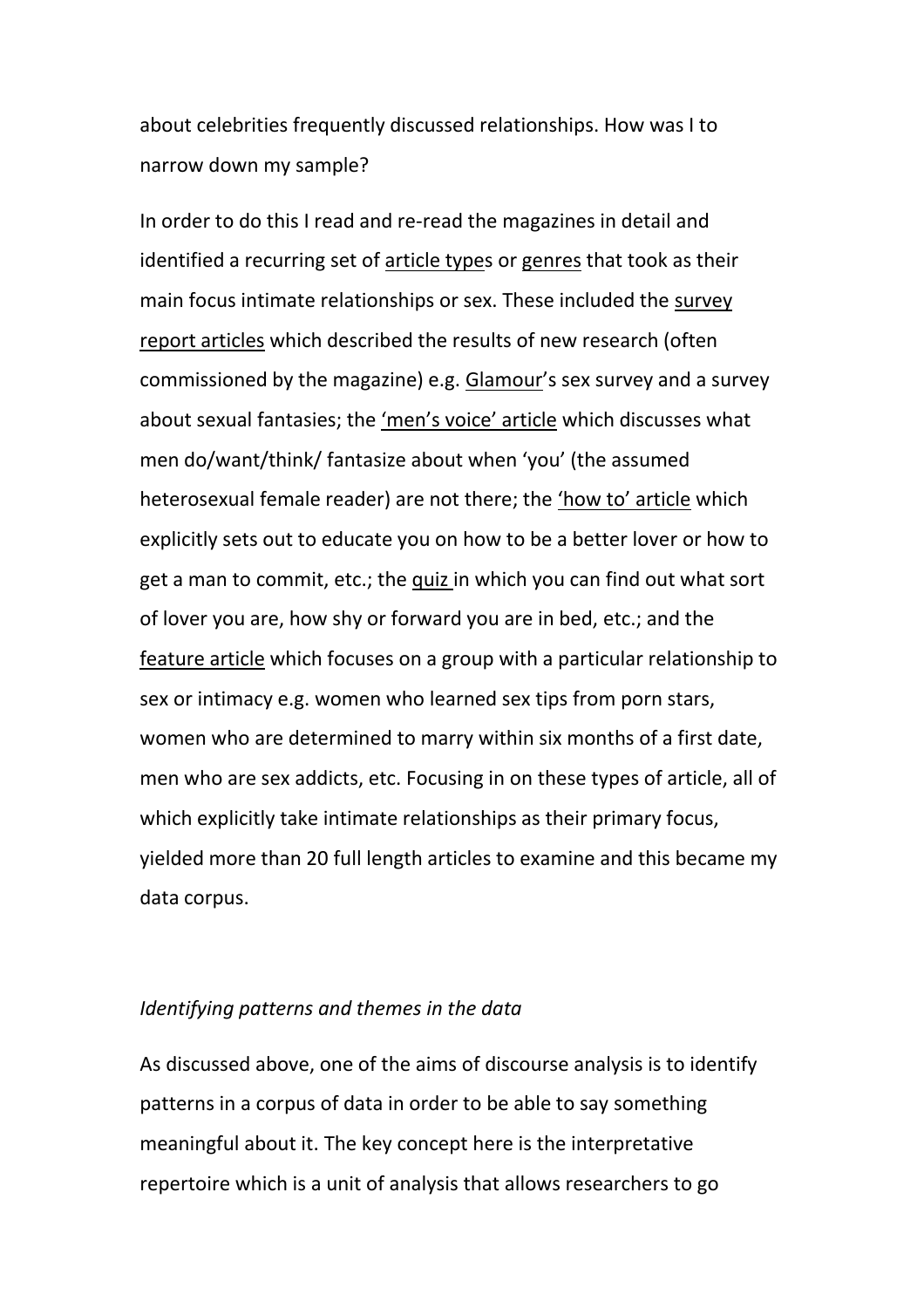beyond individual or discrete expressions to begin to identify themes, consistencies and patterns across and between texts and to connect these to wider contexts and social formations. In some discursive traditions these are known as 'discourses' and researchers may speak of 'consumer discourse' or 'environmental discourse' or 'legal discourse' and so on. However rather than assuming that each domain – law, medicine, environment – has its own associated discourse that can be readily identifiable and which maps directly onto it, the notion of interpretative repertoire allows for more flexibility and dynamism, recognizing that any one phenomenon or text may be constituted by multiple intersecting discourses, some of which may be contradictory. Magazines are the example par excellence, and have always been discussed as sites of intense contradiction yet somehow able to hold together competing discourses in a pleasurable whole – e.g. injunctions to love your body alongside articles about dieting; stories about cheating husbands alongside articles about wedding planning, etc. $^{21}$ 

In beginning to identify interpretative repertoires different researchers take different approaches. Margaret Wetherell and Jonathan Potter in their important work on the dynamics of new forms of racism, discuss the need to look out for common or recurrent themes or figures of speech and to be attentive to the repeated use of particular metaphors, similes or tropes. $^{22}$  In my own analysis, the focus is more on particular ideas or arguments. Whichever approach is taken, central to all discourse analytic approaches is what Jonathan Potter has called 'the spirit of skeptical reading'.<sup>23</sup> This involves the suspension of belief in the taken for granted. It is analogous to the injunction by anthropologists to 'render the familiar strange'. It involves changing the way that language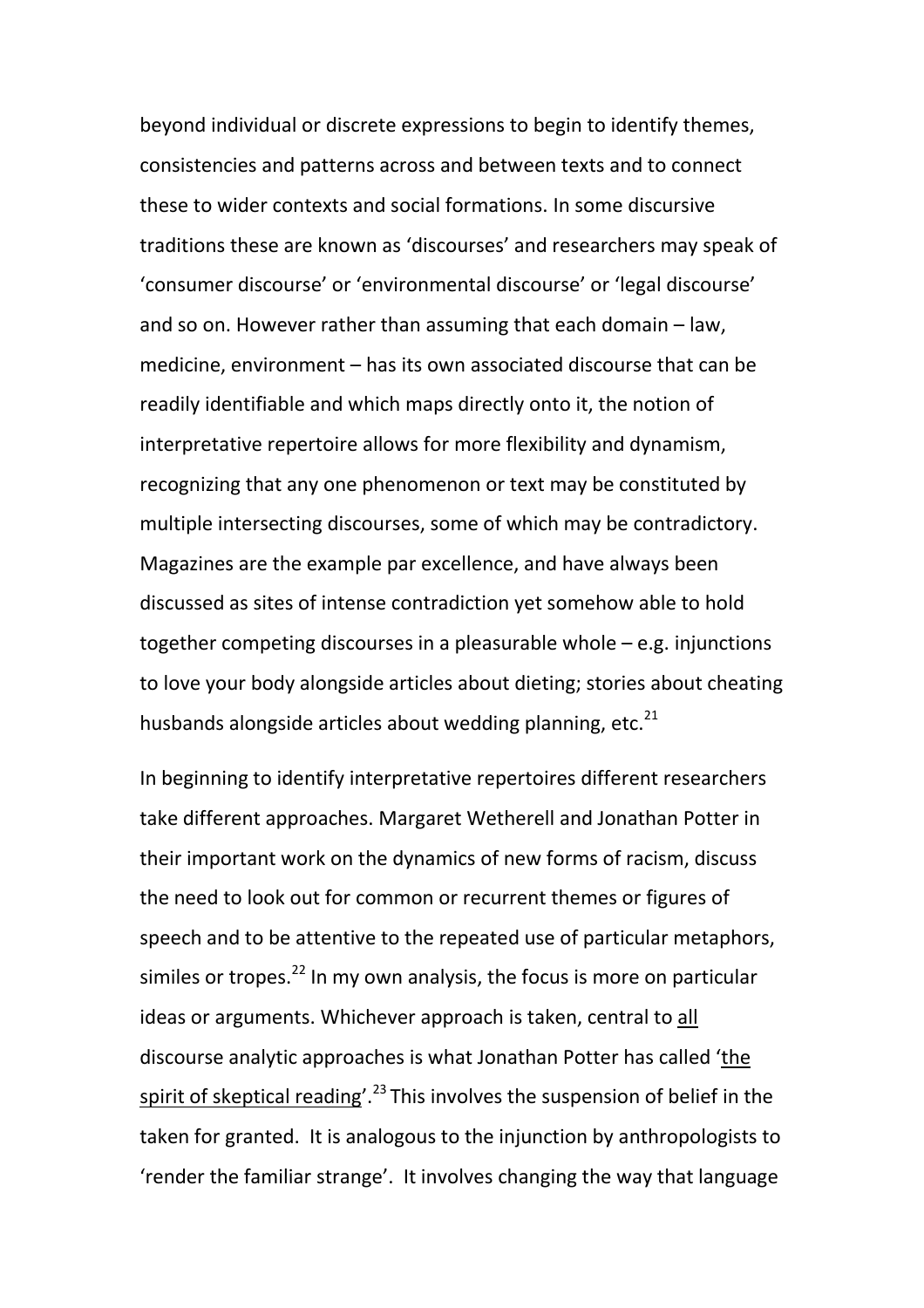is seen in order to focus upon the construction, organization and functions of discourse rather than looking for something behind or underlying it. As Potter and Wetherell have pointed out, academic training teaches people to read texts for gist, but this is precisely the wrong spirit in which to approach analysis:

'If you read an article or book the usual goal is to produce a simple, unitary summary, and to ignore the nuance, contradictions and areas of vagueness. However, the discourse analyst is concerned with the detail of passages of discourse, however fragmented and contradictory, and with what is actually said or written, not some general idea that seems to be intended.<sup>'24</sup>

By contrast to our normal practices of reading, doing discourse analysis involves interrogating your own assumptions and the ways in which you habitually make sense of things. It involves a spirit of skepticism, and the development of an 'analytic mentality' which does not readily fall away when you are not sitting in front of a transcript.<sup>25</sup> You need to ask of any given piece: 'why am I reading this in this way?', 'what features of the text produce this reading?', 'how is it organized to make itself persuasive?', etc. In my opinion, discourse analysis should carry a health warning, because doing it fundamentally changes the ways you experience language and social relations – much as studying media and communications more broadly can radically shift our perspective and experience of everyday experiences and media.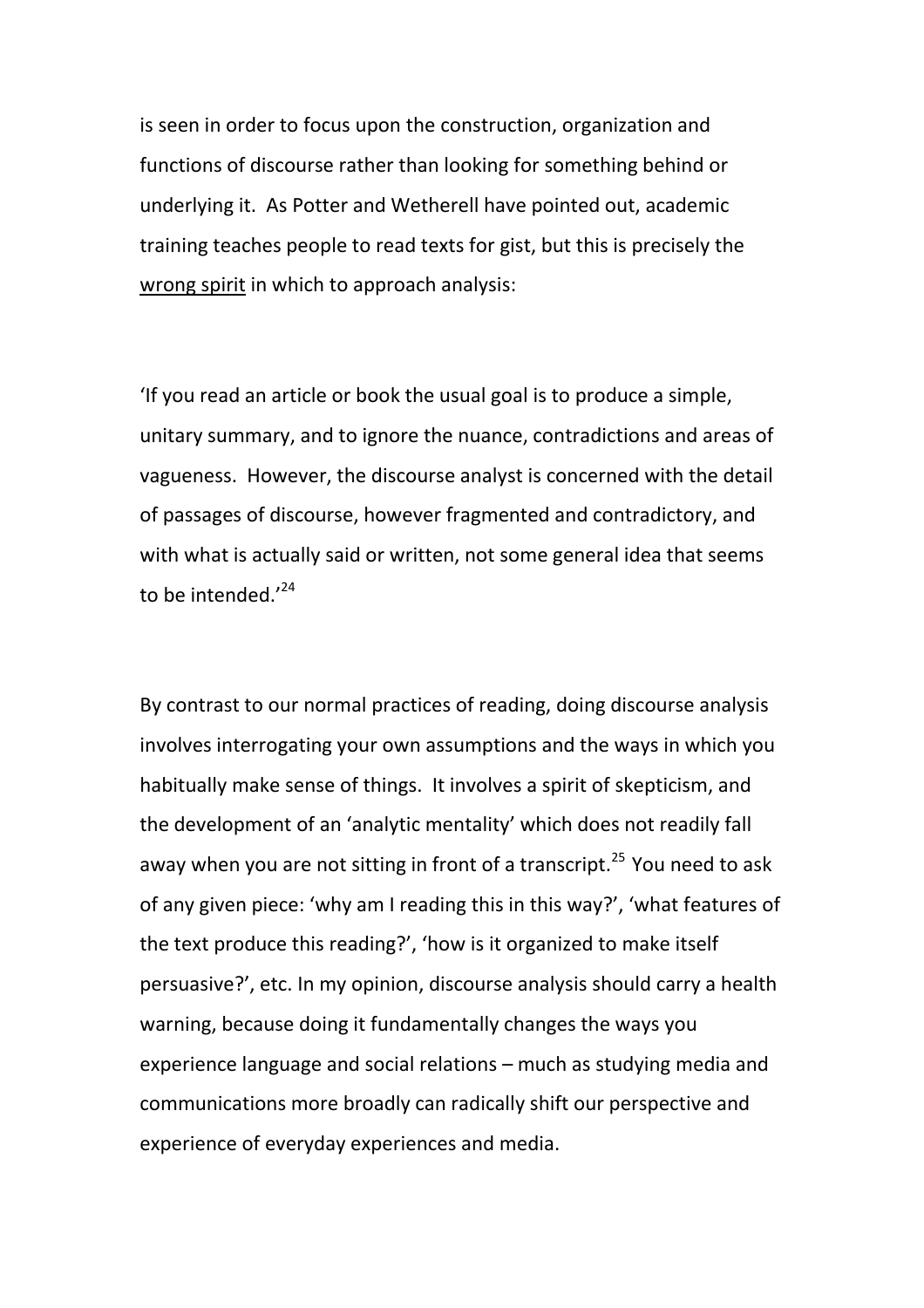In this phase of the analysis I might 'try out' multiple ways of coding or cutting into the data, trying to 'make sense' of it. A key point – that I will return to later – is to be able to account for the variability in the data. It is no good coming up with a way of understanding magazine sex advice that leaves out several types of argument or theme because they don't fit the schema. The analysis must be able to lend coherence and understanding to the whole data set, not just the 'juiciest' quotes or the parts we find most interesting. For me this stage involves multiple notes and different ways of trying to code the data. When doing the magazine research it involved a very untidy work environment that was a hive of activity: magazines spread out everywhere, marked with sticky notes; piles of paper; detailed notes made on the computer. It is, as Beverley Skeggs has noted, inevitably a 'messy' process that often gets cleaned up, smoothed over and sanitized in the process of writing up in a way that obfuscates the difficulties and the hard work, the frustration and deadends, the false starts and abandonments of notions.<sup>26</sup> As Skeggs puts it:

'If we have done research we all know that it is a difficult, messy, fraught, emotional, tiring and yet rewarding process; we know about all the elements involved, but how does anyone else get to know? All they usually see is the clean, crisp, neatly presented finished product.<sup>127</sup>

#### The analysis

This complicated, difficult, at times frustrating process is difficult to write up honestly and authentically. It is much easier to explain the key themes of discourse analysis than it is to explain how actually to go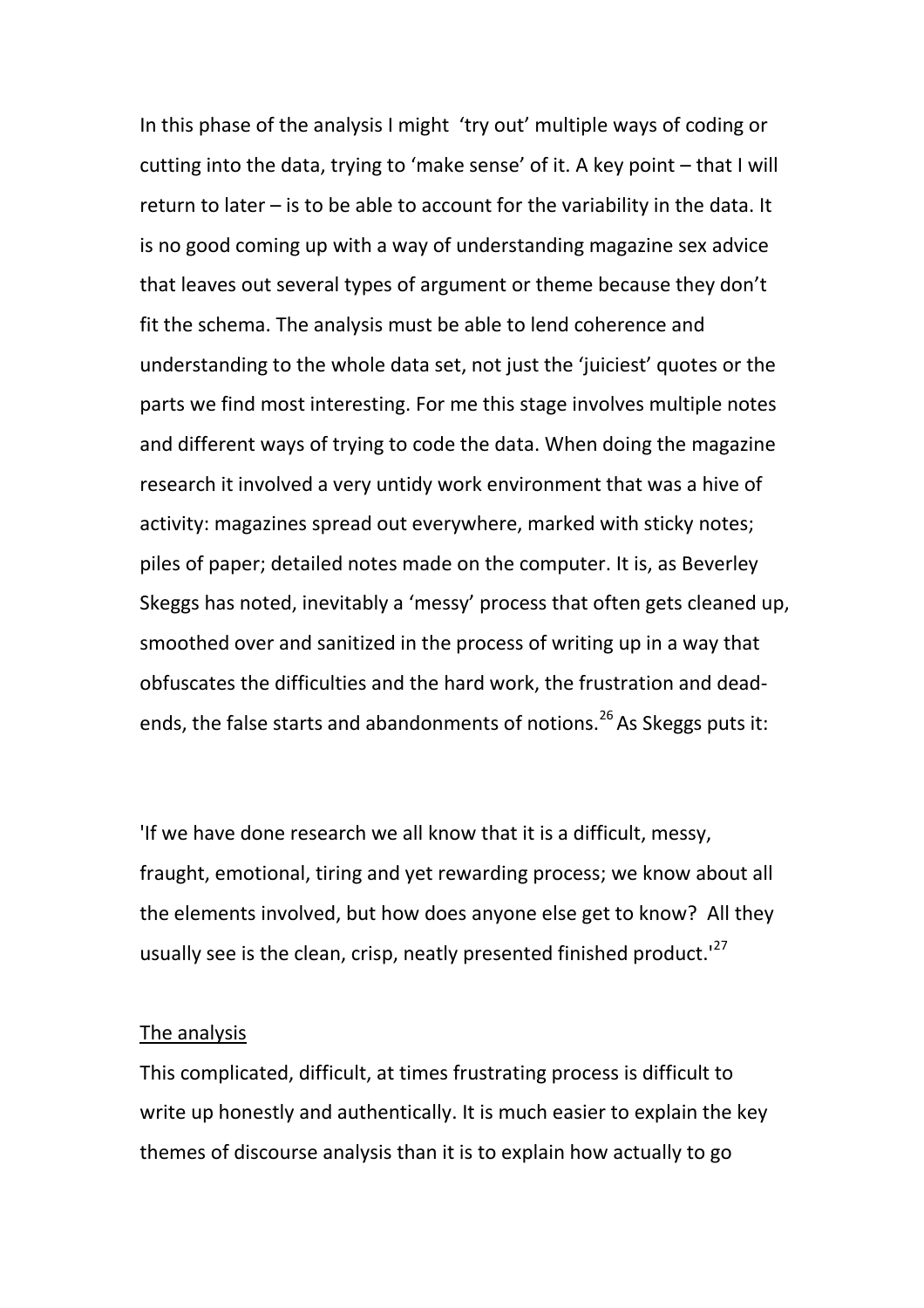about analyzing texts. Pleasing as it would be to be able to offer a cookbook style recipe for readers to follow methodically, this is just not possible. Somewhere between 'selecting the data' and 'writing up', the essence of doing discourse analysis seems to slip away; ever elusive, it is never quite captured by descriptions of coding schemes and analytical schemas. However, just because the skills of discourse analysis do not lend themselves to procedural description, there is no need for them to be deliberately mystified and placed beyond the reach of all but the cognoscenti. Discourse analysis is similar to many other tasks: journalists, for example, are not given formal training in identifying what makes an event news, and yet after a short time in the profession their sense of 'news values' is hard to shake. There really is no substitute for learning by doing. This is how I learned to analyze discourse.

In the magazine study after going through the process described above I finally identified three interpretative repertoires that helped to make sense of the sex and relationship advice being offered, whilst also offering a new – and hopefully productive – way of thinking about how articles about intimate life were connected to a broader postfeminist sensibility operating across popular culture. The repertoires I identified were what I called the 'intimate entrepreneurship' repertoire, which was based on a language of goals, plans and strategies, a 'professionalization' of intimate life; 'men-ology' organized around the idea that women need to study and learn about men's needs and desires; and 'transforming the self' which exhorted women to 'makeover' not simply their bodies and sexual practices, but their emotional lives too – in order to become confident and adventurous sexual subjects. I will say a little about each repertoire in order to highlight their key themes.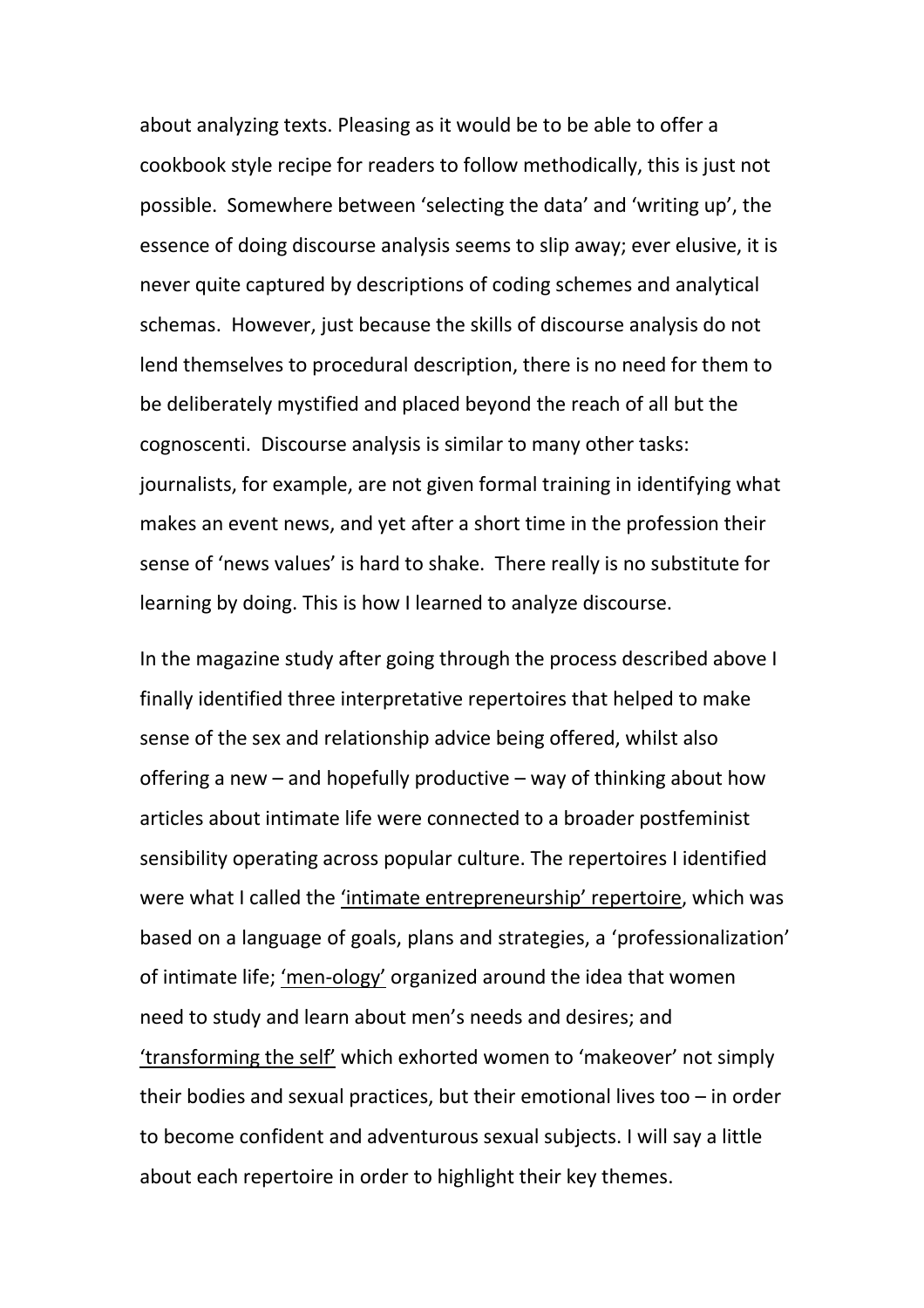#### *Intimate entrepreneurship*

In this repertoire, relationships are cast as work, using analogies and metaphors from the worlds of finance, management, science and military campaigns. Finding a satisfying intimate relationship is portrayed as having little to do with 'fate' and more to do with careful planning and strategy. Women are advised to build a detailed checklist of what they want in a partner and to 'go out and find him' and market themselves to suitable partners. Even sex is treated as an entrepreneurial activity, best approached in a rational, quasi-scientific manner. As one article put it: 'Forget spontaneity – if it's passion you're after, you need to plan for it. Here we tell you what to eat, the exercises to boost your libido, and the tricks that will guarantee sex worth waiting for'.

#### *Men-ology*

The name I gave this repertoire is designed to draw attention to two things: the emphasis it laces upon learning and studying, and it's focus on men as the subjects of this intense pedagogic activity. Whereas women were depicted as smart and go-getting in the intimate entrepreneurship repertoire, in this repertoire they appear naïve and unworldly, requiring guidance about every aspect of intimate relationships and particularly how to please men. Women are exhorted to study men closely, to learn about how they like to be seen and to offer compliments that fit with this perceived self-image, to familiarize themselves with men's interests, to mirror their speech patterns, and to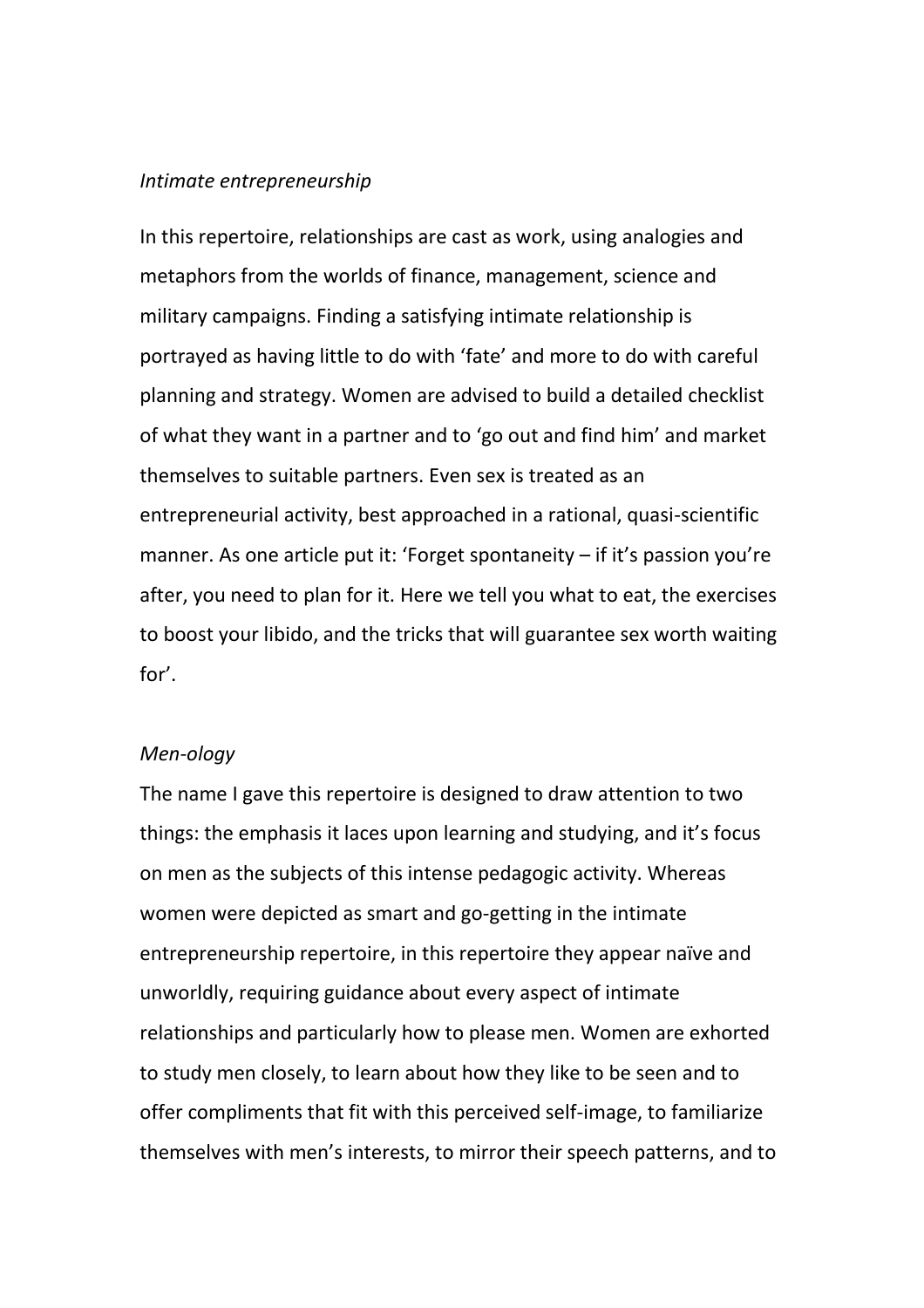ensure that they reassure and affirm what is presented as an extremely fragile male ego at all times – but especially during difficult sexual encounters. The asymmetry of the emotional labor required in relationships is striking – though obfuscated through a discourse of 'good communication' (which turns out to mean women's communication).

### *Transforming the self*

This third repertoire also focuses on the work women are required to do in relationships, but differs from the two others in that it involves a profound 'work on the self'. This repertoire helped to make sense of articles that were neither about planning and goal setting to get a man or a good sex life, nor about learning to please men, but – perhaps more fundamentally – necessitated a transformation of subjectivity. In this women were advised to 'love your body', 'banish neediness', work on their attitudes so that they are confident and adventurous, having rid themselves of any body 'hang-ups' or sexual repression. This is because (as one article put it) 'Most men agree that a confident, secure, optimistic and happy woman is easier to fall in love with than a needy neurotic one'.

What this brief summary has shown, I hope, is that sex and relationships were constructed in three very different and quite contrasting ways across the body of data. Considering them now, these interpretative repertoires may have taken on the status of a certain kind of obviousness. This is partly because they capture and express well the main thematics of contemporary sex and relationship advice targeted at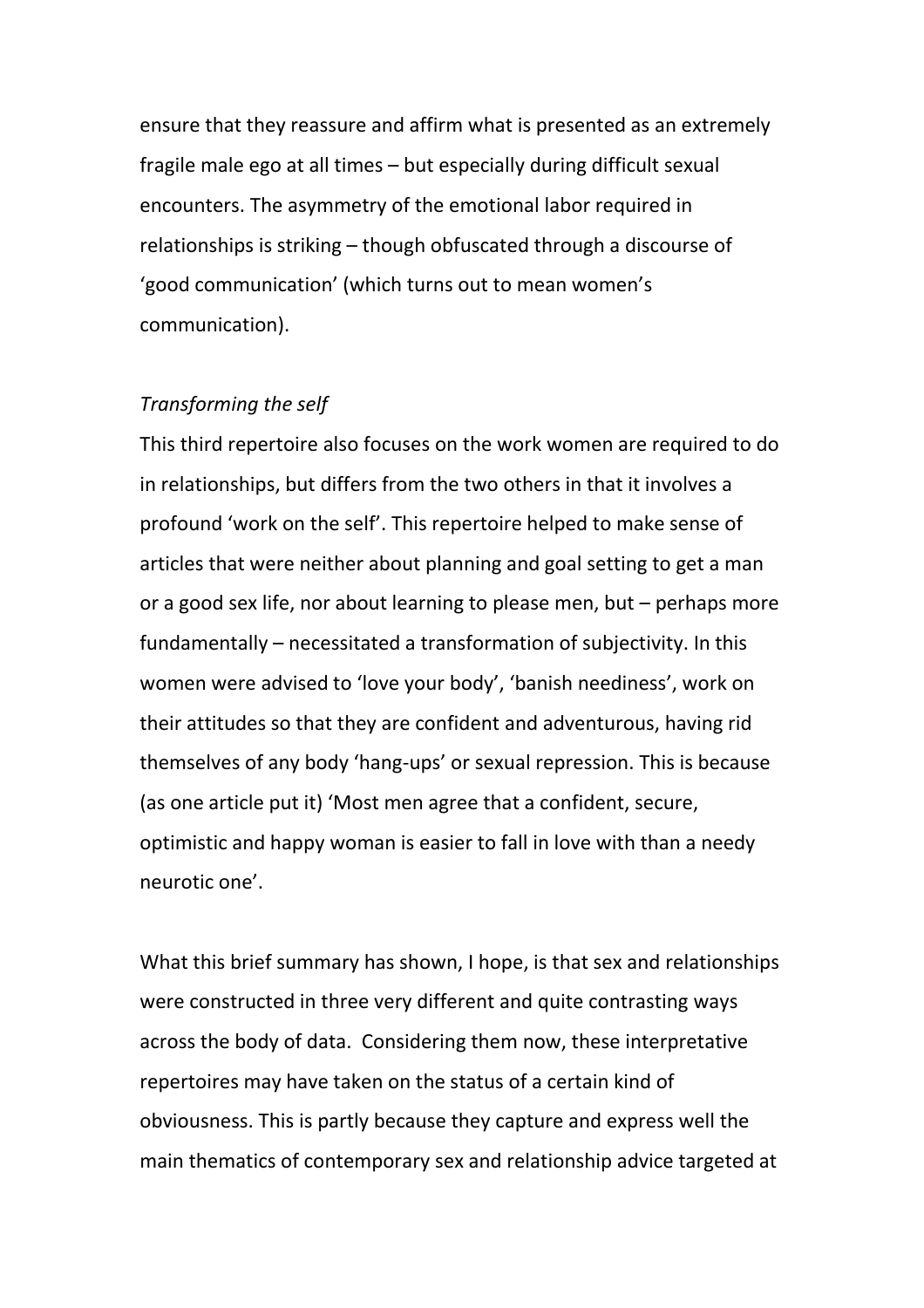young, middle class women. In practice however these repertoires did not come 'ready identified' but were entangled within the magazine articles – sometimes all three repertoires might be mixed up together in the space of two or three sentences. The quotation below demonstrates this vividly:

'You just have to give sex the same priority you do to everything else in your life which you cherish. Educate yourself, try out new things, and, above all, have the right attitude. Try anything (within reason) once, put some effort into planning, but also don't worry if nothing goes to plan. Great sex stems from sexual confidence and if you feel sexy and believe in yourself, your body and your own ability, you really will be better at everything in bed' ('Six ways to be better at everything in bed').

Here, then, we see a 'mash up' of all three repertoires: the focus on planning and prioritizing sex, the emphasis upon education, and the injunctions to 'have the right attitude' and 'believe in yourself'. The repertoires give us a way to understand and unpick the different discourses at work in extracts like this and in the magazines in general. This constitutes the main work of analysis, offering a fresh yet rigorous take. However, for me, what is interesting is not to stop at the identification of the different repertoires but to explore how these patterned ways of talking about intimate relationships connect back to broader themes, and cultural shifts and sensibilities. In the analysis foregrounded here, I did this by situating them within the neoliberalization and postfeminization of culture.<sup>28</sup>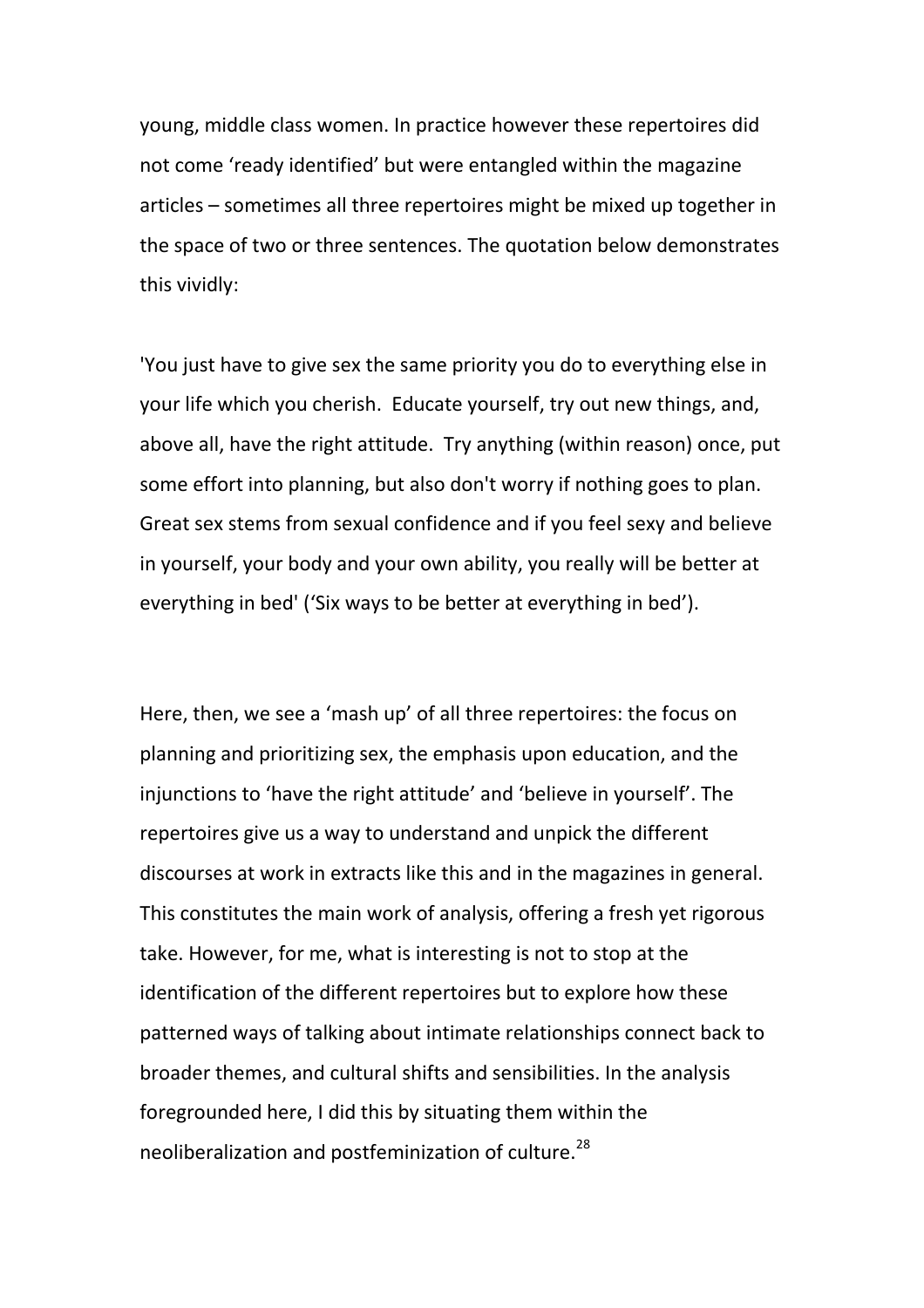#### A critical evaluation of discourse analysis

One of the questions asked of research findings generally is: are they representative? Can they, in other words, tell us something beyond the specifics of the particular analysis? This is a good question and an important one for scholars, pushing us to be careful about the status of the claims we want to make. In the case of discourse analysis, much of the time researchers are less interested in representativeness – let alone in the generalizability of their findings – than in the richness of their research, the ways it may offer insights into the structure and organization of everything from a TV talk show to a problem page. Looking back on my own research on Glamour magazine, however, I would make a bolder claim: by careful sampling I attempted to generate a representative set of articles to analyze. I think it is fair to claim that my analysis is representative of the kinds of discourses about sex and relationships circulating in a particular kind of magazine, in a particular historical and geographical context. Clearly my analysis is not true of all magazines at all times – indeed it is striking how different sex and relationship advice is in otherwise similar men's magazines such as GQ or Men's Health, but it does, I think, offer something that goes beyond an analysis of the particular editions of Glamour that came under my forensic gaze.

Another important set of questions concern the reliability and validity of research. How can we judge this? How do we know – in other words – which research to take seriously and to trust? Discourse analysts have been extremely critical of many existing methods for ensuring reliability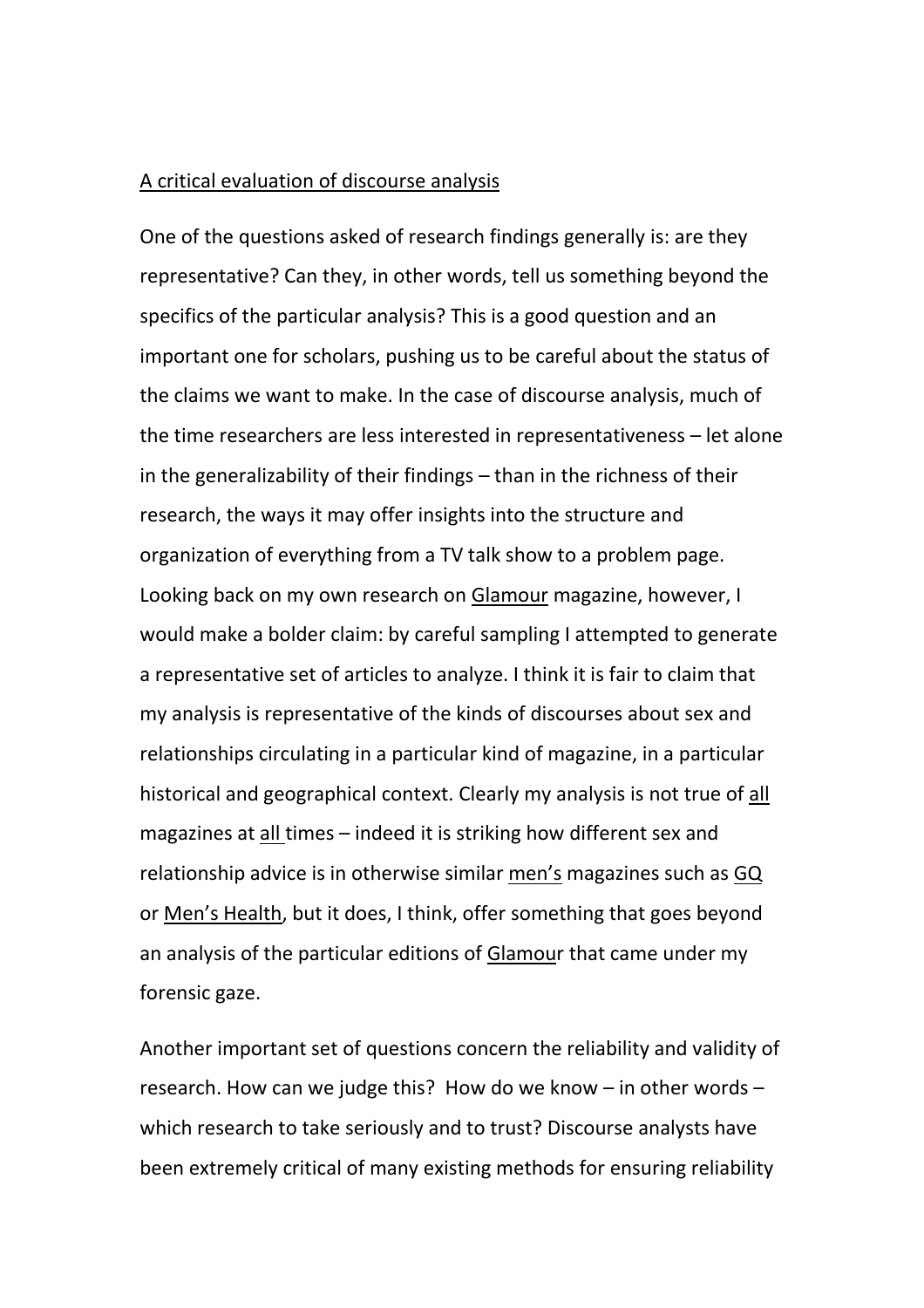and validity. In psychology, for example, much experimental and qualitative research depends upon the suppression of variability, or the marginalization of instances that do not fit the story being told by the researcher.<sup>29</sup> Jonathan Potter argues that discourse analysts can make use of four considerations to assess the reliability and validity of analyses:<sup>30</sup>

1. Deviant case analysis—that is, detailed examination of cases which seem to go again the pattern identified. This may serve to disconfirm the pattern but it may help to add greater sophistication to the analysis.<sup>31</sup> This step was part of the process of coding in my research  $$ trying out new ways of organizing the material until it could make sense of all the data, not just some of it.

2. Participants understanding. As I noted earlier in the chapter one way of checking whether a piece of discourse analysis holds water is to examine how participants responded. This is most relevant, of course, in records of interaction, but in media research like mine, magazine letters pages and online comments can provide useful ways of checking how (other) readers responded.

3. Coherence. Discourse analytic research is building increasingly upon the insights of earlier work. For example, knowledge about the effectiveness of three part lists, contrast structures, extreme case formulations, and disclaimers, etc. is developed from insights from earlier studies. As Potter argues, there is a sense in which each new study provides a check upon the adequacy of earlier studies. $32$ 

4. Readers evaluations. Perhaps the most important way for the validity of the analysis to be checked is by presentation of the materials being analyzed, in order to allow readers of the research to make their own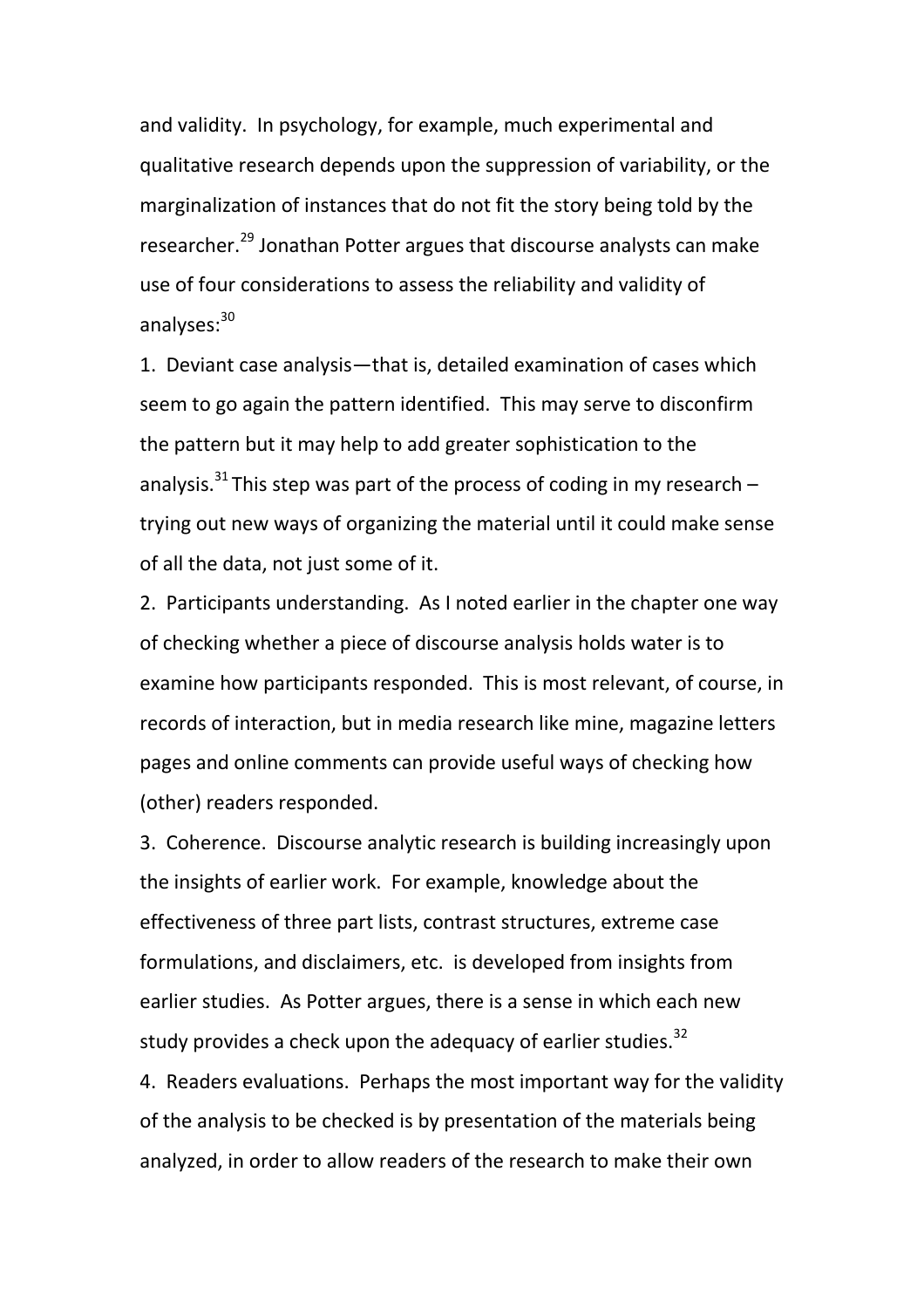evaluation and, if they choose, to put forward alternative interpretations. Where academic publishers permit it, discourse analysts present full transcripts of their materials to readers. When this is not possible, extended passages will always be presented. In this way discourse analysis is more open than almost all other research practices, which invariably present data 'pre-theorized' or, as in ethnographic research, ask us to take observation and interpretations on trust.

#### *Limitations and drawbacks*

In all these ways, discourse analysis offers a principled, rigorous approach to researching media and communications. Three limitations or drawbacks are perhaps worth mentioning. First, discourse analysis is not an ideal approach for analyzing large data sets. It is much better at telling us 'a lot about a little' than produce broad and sweeping findings. Secondly, the labor-intensiveness of the approach is another key point to note. Compared with a simple thematic analysis, a proper discourse analysis will require significantly greater investment of time, concerned as it is with the organization, action orientation and rhetorical functions of texts as well as their thematic content. Finally, a third limitation of discourse analysis – including the one presented here – is its inattention to the visual dimensions of the text. In this sense it requires further elaboration for use in moving image research - as some scholars are now attempting with 'multimodal (discourse) analysis'.<sup>33</sup>

#### *Conclusion*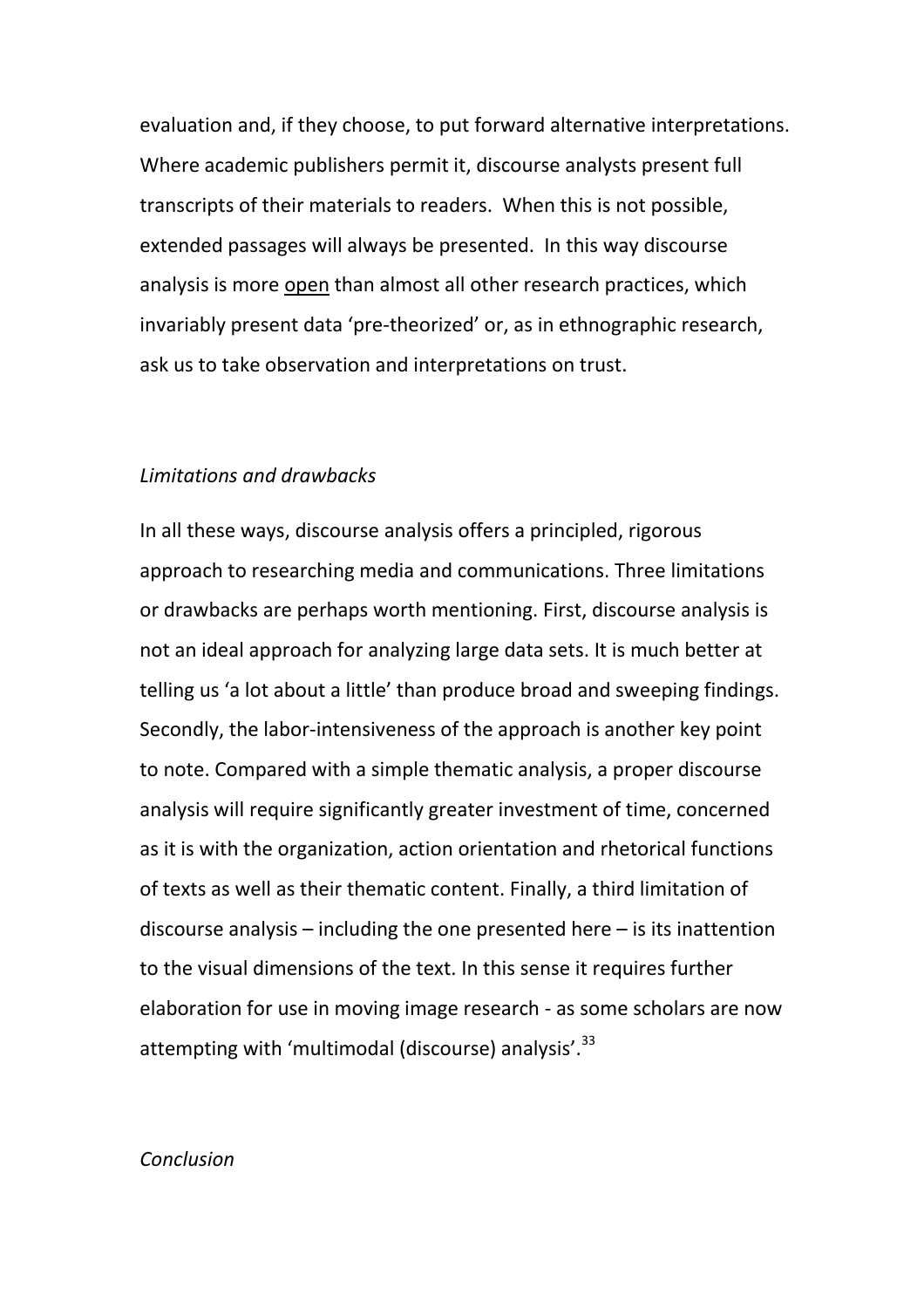Ultimately, discourse analysis, like much other media and communications research, involves an individual or research team making a reading or interpretation. Discourse analysts put forward their take on a particular phenomenon, 'showing their working' and presenting as much information as possible to allow others to make alternative interpretations. In the case of media texts such as Glamour magazine, their ubiquitous nature makes it easy for others to contest or challenge the findings. At the end of the day, analyses stand or fall by the extent to which they illuminate a contemporary phenomenon, such as the changing nature of sex and relationships advice, and become part of an ongoing conversation about how to understand a world that is increasingly mediated. In this chapter I hope to have shown how I have used the approach to aid in our understanding of the changing ways in which intimate life is mediated in a popular cultural text.

#### **Notes**

1. Vivien Burr, An Introduction to Social Constructionism (London: Routledge, 1995).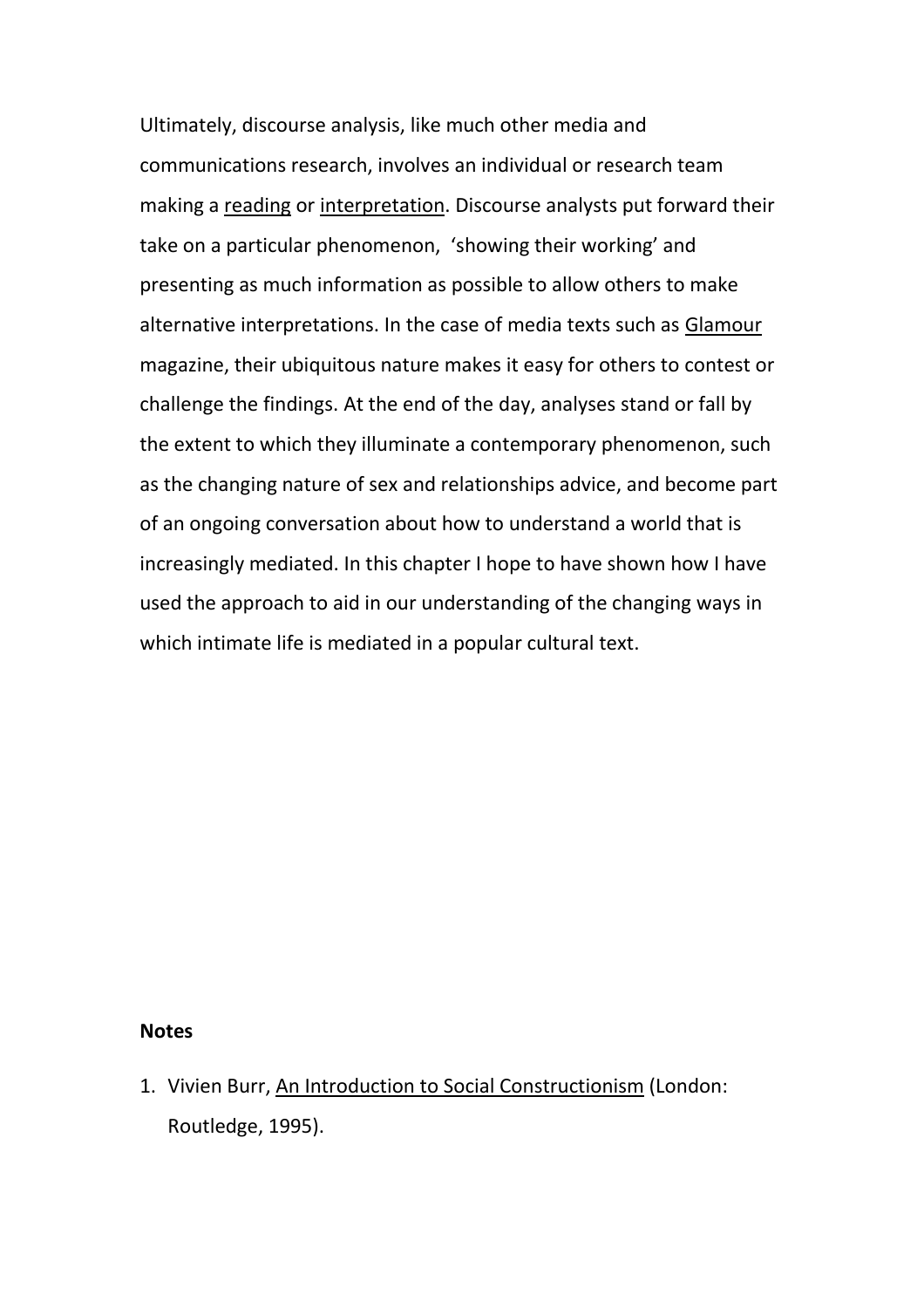- 2. Roger Fowler et al., Language and Control (London: Routledge, 1979); Gunther Kress and Robert Hodge, Language as Ideology (London: Routledge, 1979); Robert Hodge and Gunther Kress, Social Semiotics (Cambridge: Polity Press, 1988); Norman Fairclough, Language and Power (Harlow: Longman, 1989).
- 3. John B. Thompson, Studies in the Theory of Ideology (Berkeley, CA: University of California Press, 1984).
- 4. For example Michelle M. Lazar, ed., Feminist Critical Discourse Analysis: Gender, Power and Ideology in Discourse (London: Palgrave, 2005); Lia Litosseliti, Gender and Language: Theory and Practice (London: Hodder Arnold, 2006).
- 5. David Machin, "Multimodality and theories of the visual," in The Routledge Handbook of Multimodal Analysis, ed. Carey Jewitt (London: Routledge, 2009), 181-90; Gunther Kress and Theo van Leeuwen, Multimodal Discourse: The Modes and Media of Contemporary Communication (London: Arnold, 2001).
- 6. Harold Garfinkel, Studies in Ethnomethodology (New Jersey: Prentice-Hall, 1967); Harvey Sacks, Emanuel A. Schegloff and Gail Jefferson Sacks, "A simplest systematics for the organisation of turntaking in conversation," Language 50 (1974): 697-735; Malcolm Coulthard Coulthard and Martin Montgomery, eds., Studies in Discourse Analysis (London: Longman, 1981); John Heritage, Garfinkel and Ethnomethodology (Cambridge: Polity Press, 1984); J. Maxwell Atkinson and John Heritage, Structures of Social Action: Studies in Conversation Analysis (Cambridge: Cambridge University Press, 1984).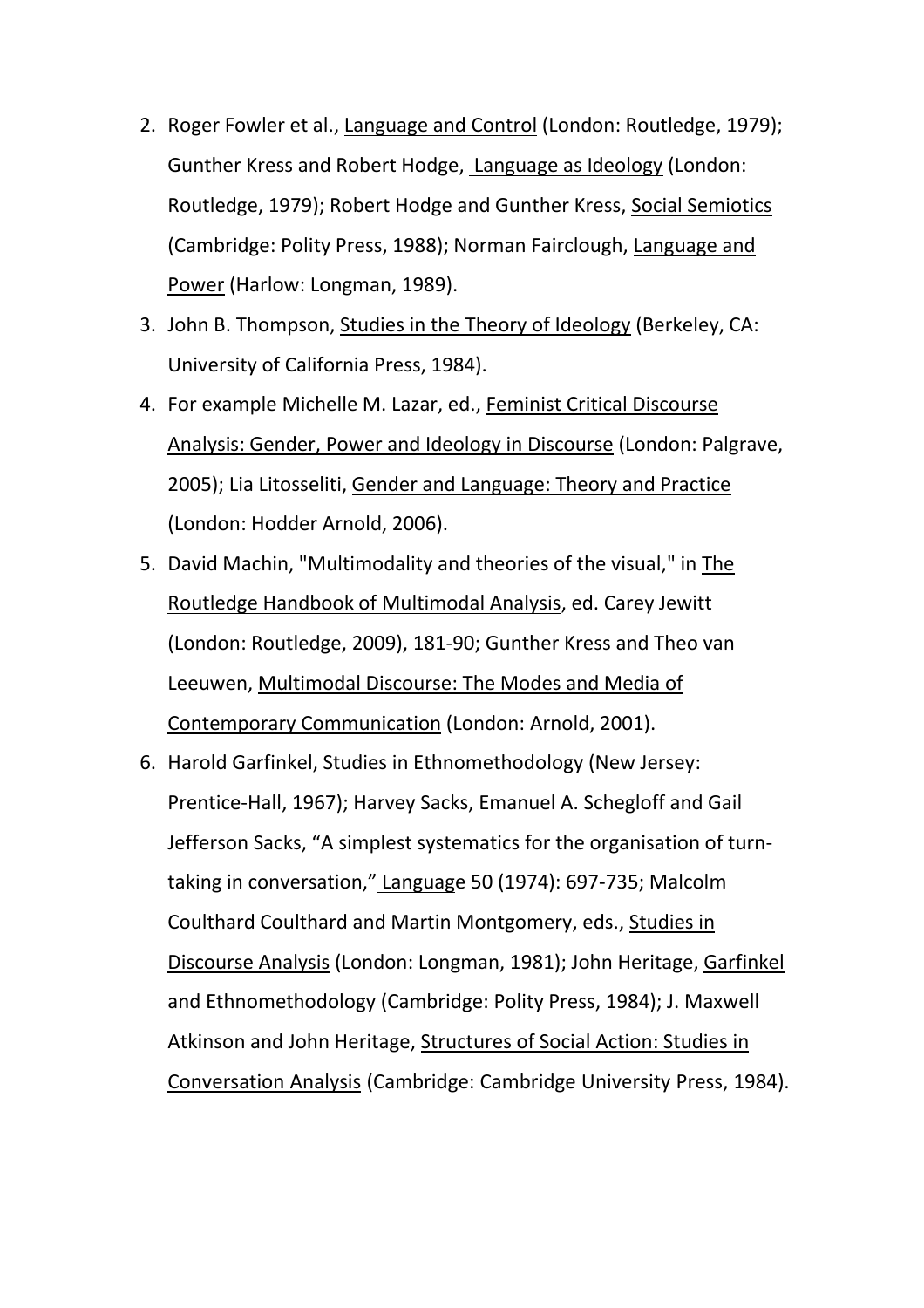- 7. See for example Andrew Tolson's collection Television Talk Shows: Discourse, Performance, Spectacle (Mahwah, NJ: Lawrence Erlbaum, 2001).
- 8. Lois McNay, Foucault and Feminism: Power, Gender and the Self (1992), p.15; see also Foucault, M. The History of Sexuality. London: Pelican. 1981; Foucault,M. Discipline and Punish: the birth of the prison. Harmondsworth: Penguin. 1977
- 9. Sean Nixon, Hard Looks: Masculinities, Spectatorship and Contemporary Consumption (London: UCL Press, 1996); See also Rosalind Gill, "Power and the Production of Subjects: A Genealogy of the New Man and the New Lad", in Masculinities and Men's Lifestyle Magazines, Sociological Review Monographs, ed. Bethan Benwell (Oxford: Blackwell, 2003), 34-56.
- 10. Michael Billig, Arguing and Thinking: A Rhetorical Approach to Social Psychology (Cambridge: Cambridge University Press, 1987); Michael Billig, "Methodology and Scholarship in Understanding Ideological Explanation," in Analysing Everyday Explanation: A Casebook of Methods, ed. Charles Antaki (London: Sage, 1988), page; Michael Billig, Ideology and Opinions: Studies in Rhetorical Psychology (Cambridge: Cambridge University Press, 1991).
- 11. Jonathan Potter and Margaret Wetherell, Discourse and Social Psychology: Beyond Attitudes and Behaviour (London: Sage, 1987).
- 12. Ibid.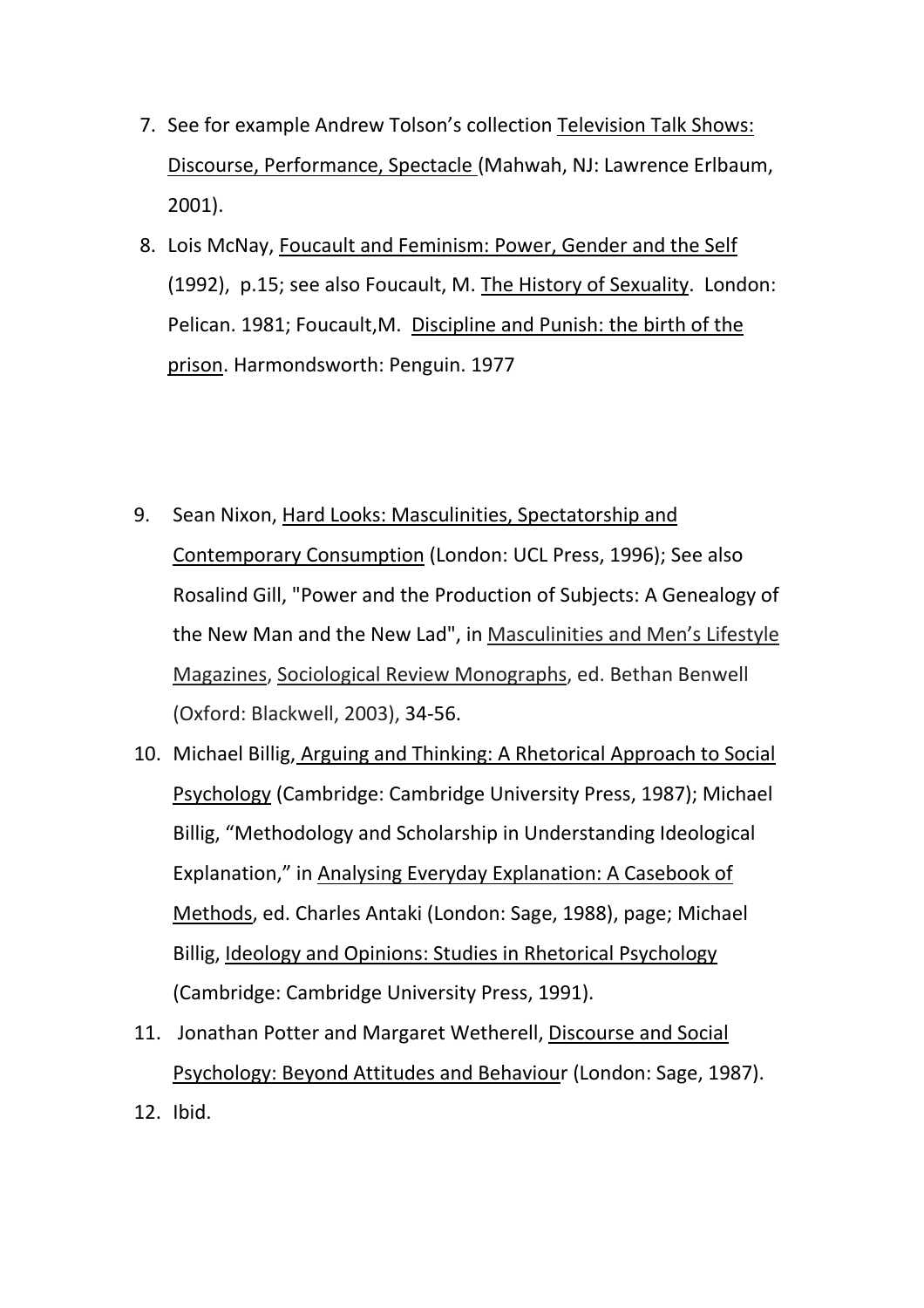- 13. Michael Billig, Arguing and Thinking: A Rhetorical Approach to Social Psychology (Cambridge: Cambridge University Press, 1987); Michael Billig, Ideology and Opinions: Studies in Rhetorical Psychology (Cambridge: Cambridge University Press, 1991).
- 14. Rosalind Gill, "Discourse Analysis: Practical Implementation," in Handbook of Qualitative Research Methods for Psychology and the Social Sciences, ed. John Richardson (Leicester: British Psychological Society, 1996), 147.
- 15. Rosalind Gill, "Mediated Intimacy and Postfeminism: A Discourse Analytic Examination of Sex and Relationships Advice in a Women's Magazine," Discourse & Communication 3, 4 (2009): 345-369.
- 16. David Machin and Joanna Thornborrow, "Branding and Discourse: The Case of Cosmopolitan," Discourse and Society 14 (2003): 453- 471.
- 17. Pantea Farvid and Virginia Braun, "'Most of Us Guys Are Raring to Go Anytime, Anyplace, Anywhere': Male and Female Sexuality in Cleo and Cosmo," Sex Roles 55 (2006): 295-310; Wendy Hollway, Subjectivity and Method in Psychology: Gender, Meaning and Science (London: Sage, 1989).
- 18. Pantea Farvid and Virginia Braun, "'Most of Us Guys Are Raring to Go Anytime, Anyplace, Anywhere': Male and Female Sexuality in Cleo and Cosmo," Sex Roles 55 (2006): 295-310; Annie Potts, "The Science/fiction of Sex: John Gray's Mars and Venus in the Bedroom," Sexualities 1 (1998): 153-173.
- 19. George Ritzer, The McDonaldization of Society 6 (Thousand Oaks, CA: Pine Forge Press, 2011).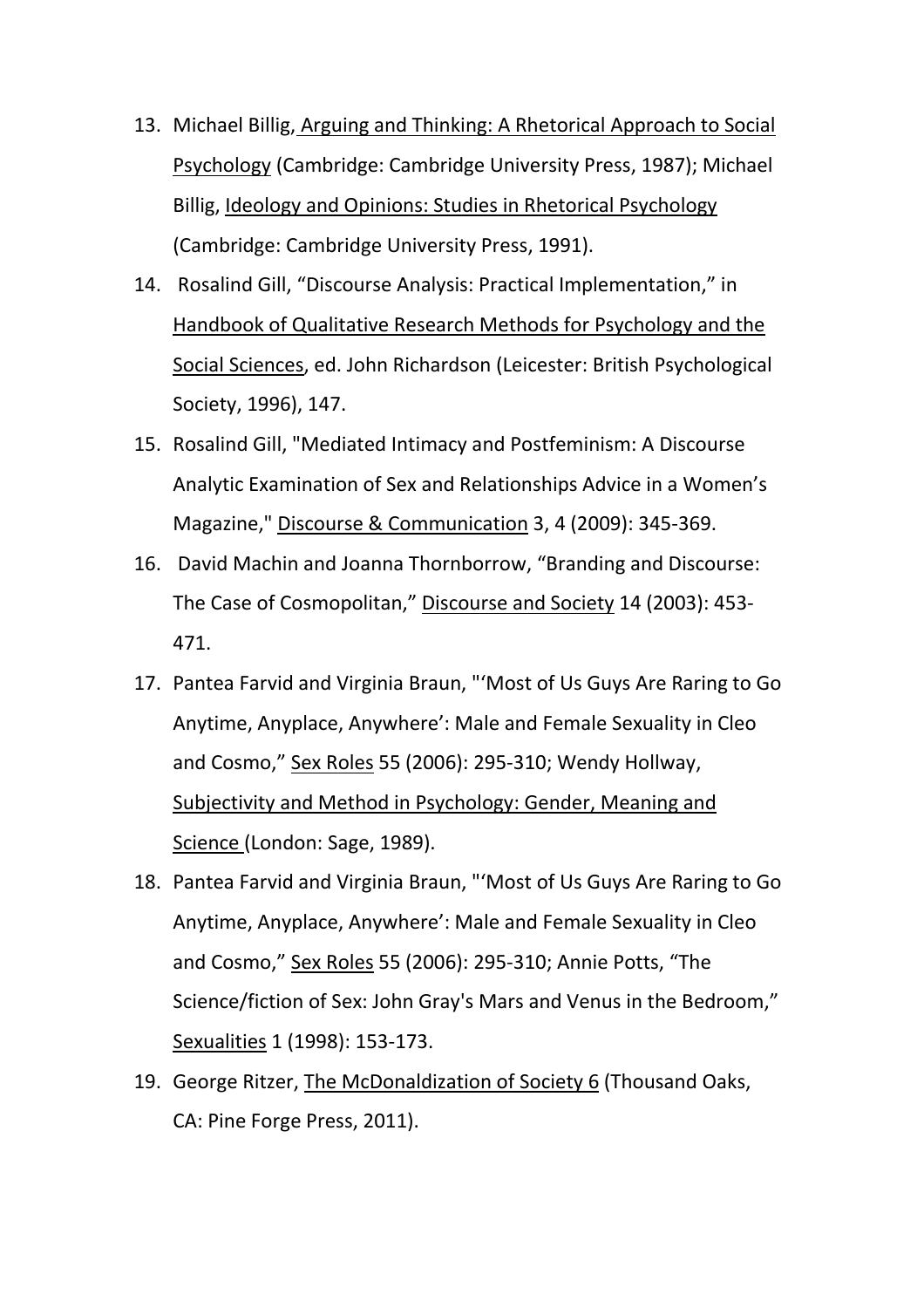- 20. Eva Illouz, Cold Intimacies: The Making of Emotional Capitalism (Oxford and Malden, MA: Polity Press, 2007).
- 21. Janice Winship, Inside Women's Magazines (London: Pandora, 1987); Ballaster et al., Women's Worlds: Ideology, Femininity and the Women's Magazine (London: Macmillan Education, 1991); David Machin and Joanna Thornborrow, "Branding and Discourse: The Case of Cosmopolitan," Discourse and Society 14 (2003): 453-471.
- 22. Margaret Wetherell and Jonathan Potter, Mapping the Language of Racism: Discourse and the Legitimation of Exploitation (Hemel Hempstead: Harvester-Wheatsheaf, 1992).
- 23. Jonathan Potter, Representing Reality: Discourse, Rhetoric and Social Construction (London: Sage, 1996).
- 24. Jonathan Potter and Margaret Wetherell, Discourse and Social Psychology: Beyond Attitudes and Behaviour (London: Sage, 1987), 168.
- 25. Jim Schenkein, "Sketch of the Analytic Mentality for the Study of Conversational Interaction," in Studies in the Organisation of Conversational Interaction, ed. Jim Schenkein (New York: Academic Press, 1978), 1-6.
- 26. Beverley Skeggs, ed., Feminist Cultural Theory: Process and Production (Manchester: Manchester University Press, 1995).
- 27. Ibid, 2.
- 28. See Rosalind Gill, "Mediated Intimacy and Postfeminism: A Discourse Analytic Examination of Sex and Relationships Advice in a Women's Magazine," Discourse & Communication 3, 4 (2009): 345- 369.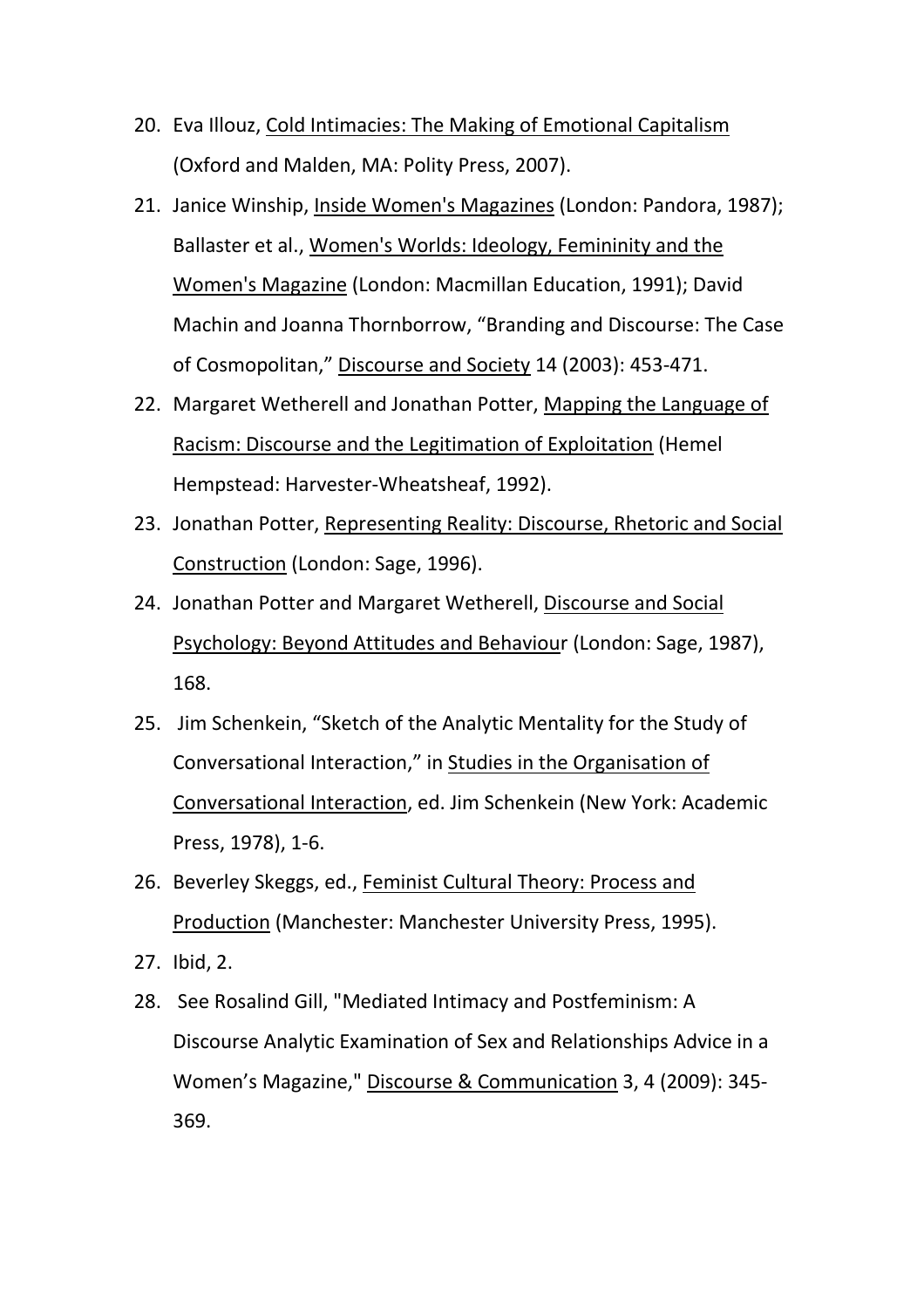- 29. See Jonathan Potter and Margaret Wetherell, Discourse and Social Psychology: Beyond Attitudes and Behaviour (London: Sage, 1987).
- 30. Jonathan Potter, Representing Reality: Discourse, Rhetoric and Social Construction (London: Sage, 1996).
- 31. See Heritage, 1984 ; Jonathan Potter, "Discourse Analysis and Constructionist Approaches: Theoretical Background," in Handbook of Qualitative Research Methods for Psychology and the Social Sciences, ed. John Richardson (Leicester: British Psychological Society, 1996), 125- 140.
- 32. Jonathan Potter, "Discourse Analysis and Constructionist Approaches: Theoretical Background," in Handbook of Qualitative Research Methods for Psychology and the Social Sciences, ed. John Richardson (Leicester: British Psychological Society, 1996), 125-140.
- 33. David Machin, "Multimodality and Theories of the Visual," in The Routledge Handbook of Multimodal Analysis, ed. Carey Jewitt (London: Routledge, 2009), 181-90; Gunther Kress and Theo van Leeuwen, Multimodal Discourse: The Modes and Media of Contemporary Communication (London: Arnold, 2001).

#### **Further Reading**

- Barker,M., Gill,R. & Harvey,L. (2015) Mediated Intimacy: Sex Advice in Media Culture. Cambridge: Polity
- Billig,M., Condor,S., Edwards,D., Gane,M. & Middleton,D.(1988) Ideological Dilemmas. London: Sage.

Fairclough, N. (1995) Media discourse*,* London ; New York, E. Arnold.